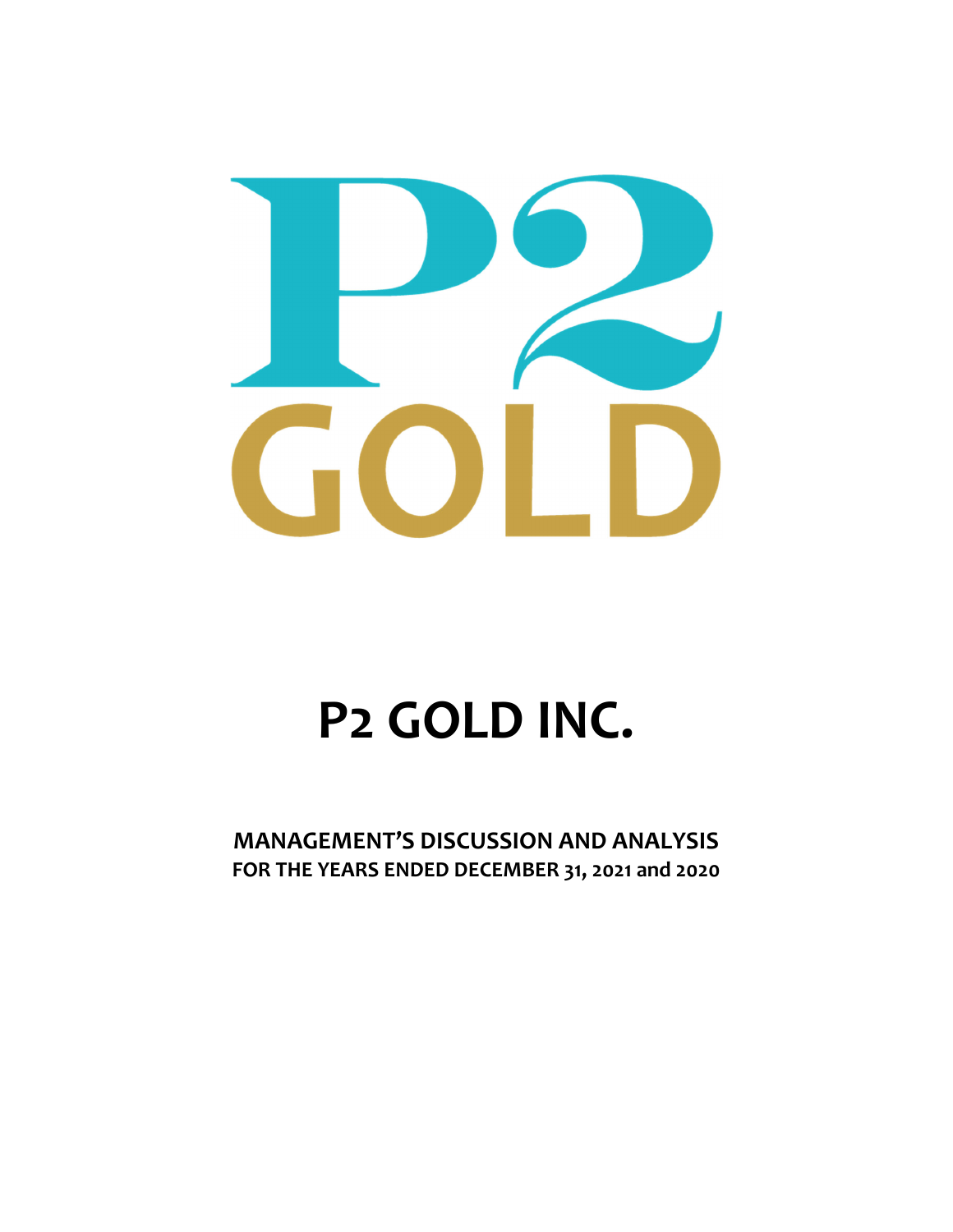

# **MANAGEMENT'S DISCUSSION AND ANALYSIS**

This Management's Discussion and Analysis ("MD&A") of P2 Gold Inc. ("P2 Gold", "we", "our", "us" or the "Company") provides information about our performance, financial condition and future prospects.

This MD&A should be read in conjunction with the audited consolidated financial statements for the years ended December 31, 2021 and 2020 as publicly filed in Canada on the System for Electronic Document Analysis and Retrieval ("SEDAR") website and on our website at www.p2gold.com.

The consolidated financial statements have been prepared in accordance with International Financial Reporting Standards ("IFRS") as issued by the International Accounting Standards Board ("IASB").

The functional currency of the parent company, P2 Gold, is the Canadian dollar ("\$" or "CAD") and the functional currency of each of the Company's subsidiaries is the United States dollar ("USD" or "US\$"). The presentation currency of the consolidated financial statements is CAD. All dollar amounts in this MD&A are expressed in CAD, unless otherwise noted or the context otherwise provides.

The following abbreviations are used in this MD&A: m (meters); km (kilometers); mi (miles); Au (gold); AuEq (gold equivalents); Cu (copper); CuEq (copper equivalents); t (tonnes); Mt (million tonnes); ppm (parts per million); g/t (grams per tonne); oz (ounces); koz (thousand ounces) and Moz (million ounces).

This MD&A is prepared as of March 17, 2022 and includes certain statements that may be deemed "forward‐looking information", "forward‐looking statements", and "financial outlook". We direct readers to the section "*Statement Regarding Forward‐Looking Information*" included within this MD&A.

Additional information relating to the Company, including our Annual Information Form ("AIF"), dated August 9, 2021, is available on the SEDAR website at www.sedar.com.

# **OUR BUSINESS**

The Company was incorporated on November 10, 2017 under the laws of the *Canada Business Corporations Act* under the name Central Timmins Exploration Corp. Effective August 31, 2020, the Company continued under the *Business Corporations Act (British Columbia)* and changed its name to P2 Gold Inc., and in connection therewith, the Company adopted new constating documents comprising Notice of Articles and Articles of the Company, which are available under the Company's profile at www.sedar.com.

The Company's common shares are traded on the TSX Venture Exchange ("Exchange") under the symbol "PGLD". The address of the Company's corporate head office is Suite 1100 - 355 Burrard Street, Vancouver, British Columbia ("BC"), Canada, V6C 2G8.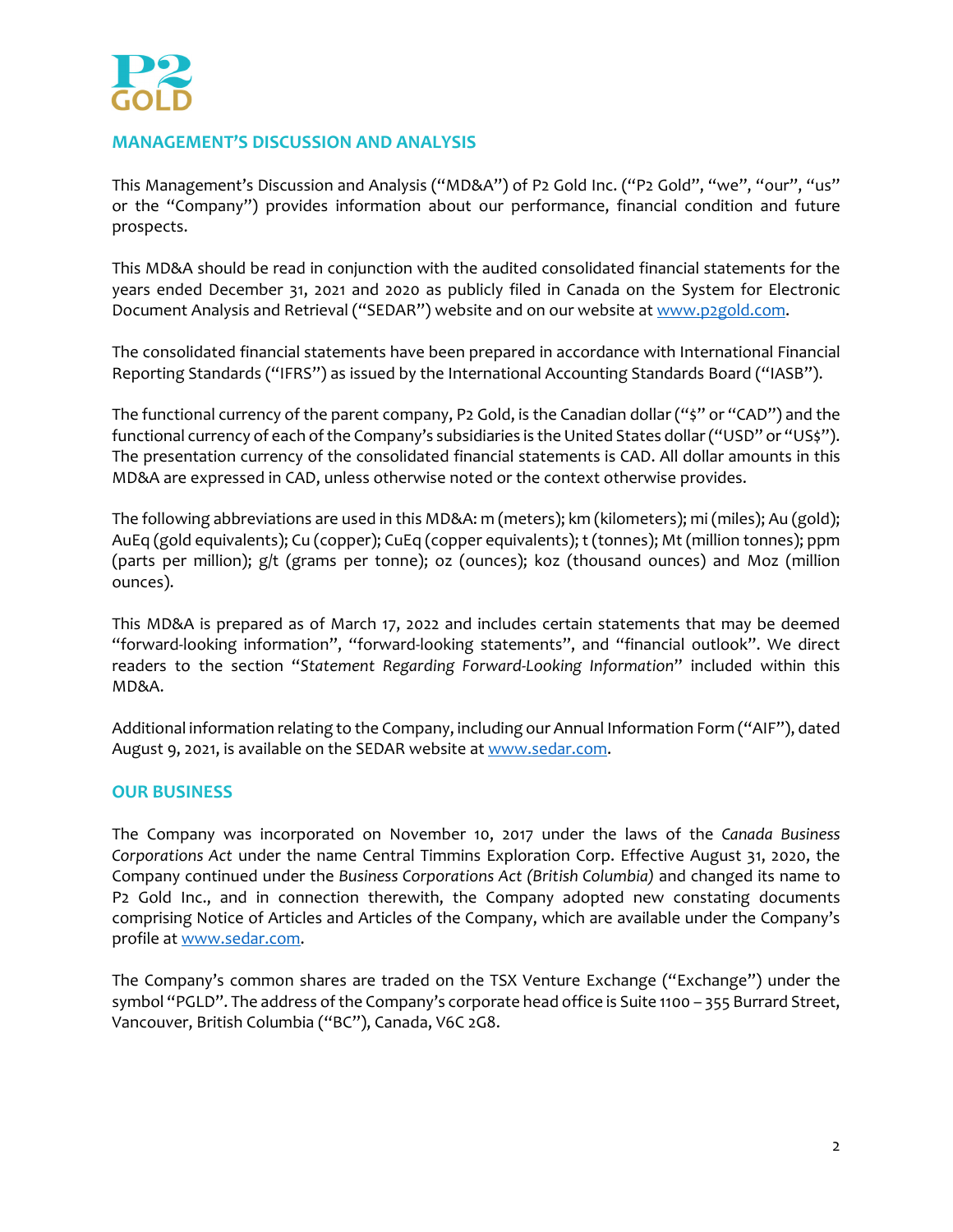

The Company is a mineral exploration company engaged in the acquisition, exploration and development of mineral resource properties primarily in BC, Canada and the western United States of America ("USA"). Currently, the Company is focused on acquiring ownership rights to these properties and financing exploration programs to identify potential mineral reserves.

The Company owns the Gabbs Project located on the Walker‐Lane Trend in the Fairplay Mining District of Nye Country, Nevada. In addition, the Company holds interest in two properties located in northwest BC, the BAM Property and the Silver Reef Property, and one property located in southeast Oregon, the Lost Cabin Property.



The Company does not hold any interests in producing mineral deposits. The Company has no production or other material source of revenue. There is no operating history upon which investors may rely. Commercial development of any kind will only occur in the event that sufficient quantities of mineral resources containing economic concentrations of minerals are discovered. If, in the future, a discovery is made, substantial financial resources will be required to establish mineral resources and/or mineral reserves. Additional substantial financial resources will be required to develop mining and processing facilities for any mineral resources and/or mineral reserves that may be discovered. If the Company is unable to finance the establishment of mineral reserves or the development of mining and processing facilities it may be required to sell all or a portion of its interest in such property to one or more parties capable of financing such development.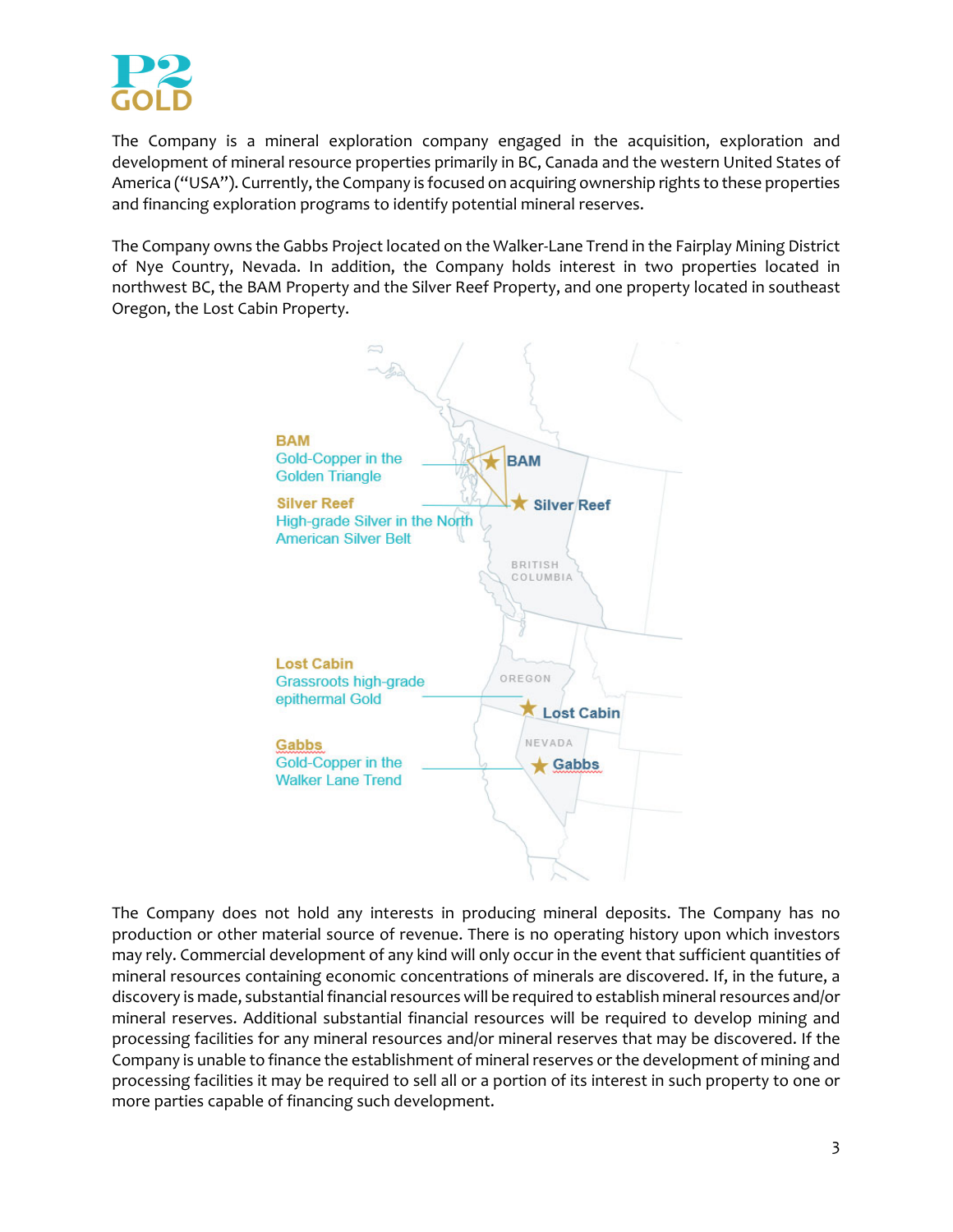

# **4th QUARTER HIGHLIGHTS AND SIGNIFICANT EVENTS**

- On August 30, 2021 and October 6, 2021, the Company reported the results of its drill program at the BAM Property. The 2021 drill program consisted of six holes totalling 835.9 meters. The Monarch Gold Zone was tested with drill holes BAM‐001, 002, 003 and 005, which were targeted on coincident induced polarization ("IP") chargeability anomalies with highly anomalous gold in soil values of up to 5.7 grams per tonne. The Jan Copper Zone was tested with drill holes BAM-004 and 006, which were targeted on soil geochemistry with values in excess of 1% copper and surface showings exposed in historical trenches. For further details on the 2021 drill program results, refer to the "*BC Project Details – Description and Acquisition Status*" section of this MD&A.
- Commencing on September 8, 2021, and continuing throughout the fourth quarter of 2021 and first quarter of 2022, the Company reported the results of its Phase One drilling at its Gabbs Project. The Phase One drill program totalled 580 meters in four diamond drill holes and 4,120 meters in 27 reverse circulation ("RC") drill holes. The primary focus of the drilling was definition of the ore controls and testing the full extent of the mineralization at the Sullivan Zone.
- On October 6, 2021, the Company announced that it had terminated the mineral lease and option agreement for the Stockade Property located in Oregon.
- On October 19, 2021, the Company provided an update on the Gabbs Project, including the production trade‐off study and Phase Two metallurgical program.
- On December 23, 2021, the Company completed the following private placements:
	- o A private placement of 3,959,933 flow‐through units at a price of \$0.77 per unit for gross proceeds of \$3,049,148;
	- o A private placement of 1,458,616 premium flow‐through units at a price of \$0.84 per unit for gross proceeds of \$1,225,237; and
	- o A private placement of 2,421,188 non‐flow‐through units at a price of \$0.58 per unit for gross proceeds of \$1,404,289.

The proceeds of the flow‐through and premium flow‐through private placements will be used to fund exploration expenditures on the BAM Property. The proceeds of the non-flow-through private placement will be used to fund exploration expenditures at its Gabbs Project and for general corporate purposes.

 On December 24, 2021, the Company announced that the 2022 exploration program at the BAM Property was fully funded. The exploration program will consist of a Z‐Tipper Axis Electromagnetic ("ZTEM") airborne geophysical survey and 8,000 to 10,000 meters of diamond drilling. Forfurther details,referto the *"BC Project Details ‐ Description and Acquisition Status"* section of this MD&A.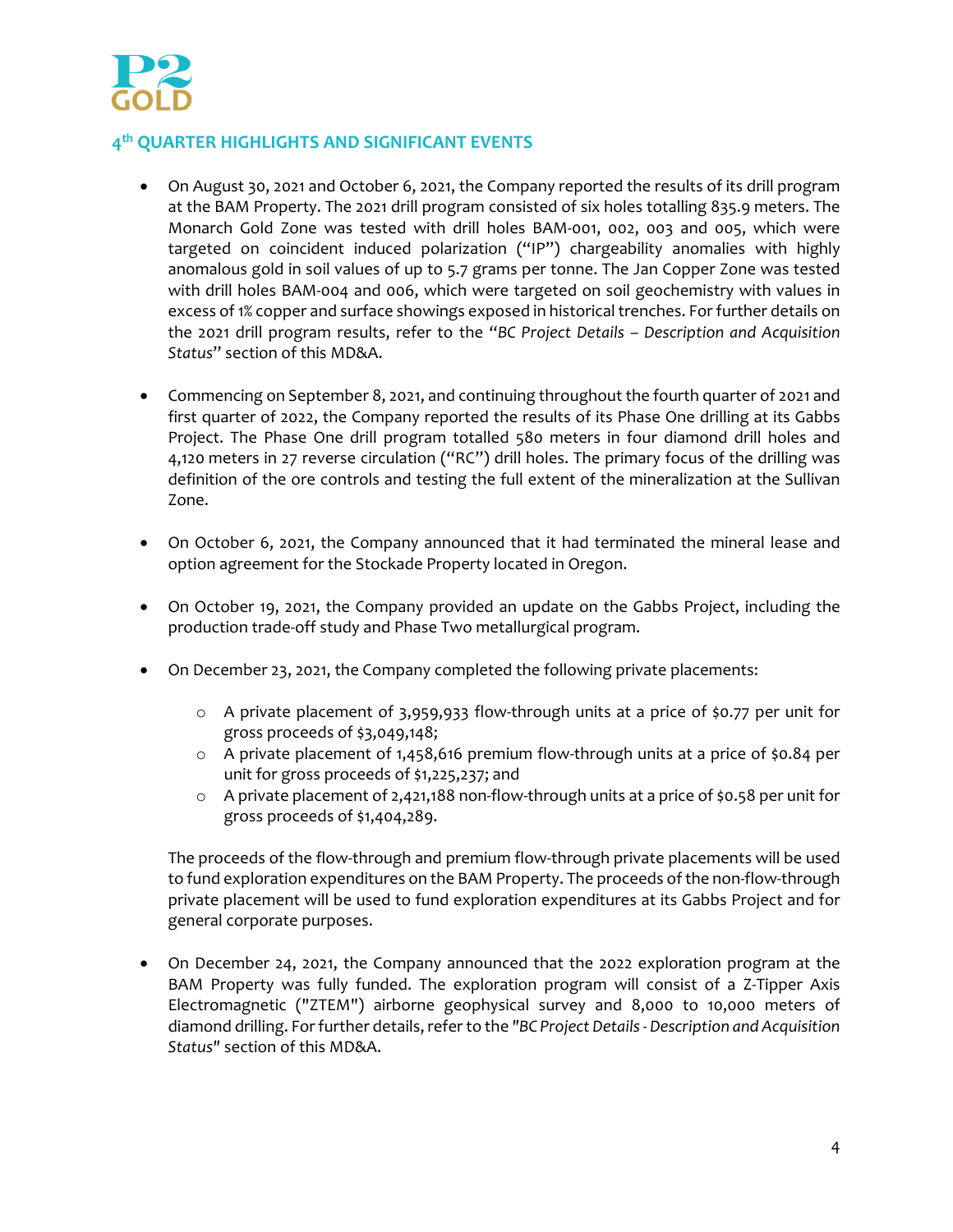

- On December 24, 2021, the Company announced that it had terminated the option agreements for the Todd Creek and Natlan properties located in northwest BC.
- Subsequent to year‐end, on January 13, 2022, the Company announced the Gabbs Phase Two drill program had commenced with mobilization of a RC drill rig to site. The Phase Two drill program is planned to total approximately 4,000 meters of RC drilling in 20 holes. For further details on the 2022 drill program, refer to the "*Gabbs Project*" section of this MD&A.
- Subsequent to year‐end, on February 10, 2022, the Company announced the completion of the February 2022 Updated Mineral Resource Estimate ("2022 MRE") for the Gabbs Project. The 2022 MRE is the first update to the Mineral Resource estimate for Gabbs since the Company acquired the project in 2021. Gold‐equivalent Mineral Resources at Gabbs have been upgraded and increased significantly as a result of the 2021 drill program, metallurgical test work and increased understanding of the geologic controls on the gold‐copper mineralization. For further details on the 2022 MRE, refer to the "*Gabbs Project*" section of this MD&A.

# **NOVEL CORONAVIRUS ("COVID‐19") PANDEMIC**

Management continues to actively monitor the potential effects of COVID‐19. Any future impacts of COVID‐19 remain uncertain, however, to date, the impact of COVID‐19 on the Company has been minimal.

# **GABBS PROJECT**

The Gabbs Project is located in the Fairplay Mining District, south-southwest of the town of Gabbs, Nye County, Nevada. The Gabbs Project is located on the Walker‐Lane mineralization trend, on the southwest flank of the Paradise Range and is road accessible via Highway 361.

The Gabbs Project consists of 421 federal unpatented lode claims and one patented lode claim which comprises an approximately 35.3 km<sup>2</sup> (13.6 mi<sup>2</sup>) contiguous claim block.

There are four separate mineralized areas found to date on the Gabbs Project: the Sullivan, Lucky Strike, and Gold Ledge zones are considered to be gold‐copper porphyry deposits. The Car Body Zone is considered to be an epithermal gold deposit. Although it was thought that Car Body was similar in origin to the Paradise Peak Property, which is adjacent to the Gabbs Project to the south, Paradise Peak is a high sulphidation epithermal deposit while Car Body is situated in a low-sulphidation epithermal environment.

## **Gabbs Project – 2022 MRE**

The 2022 MRE was prepared by P&E Mining Consultants Inc. ("P&E"), based on four diamond drill holes and 27 RC drill holes completed by the Company in 2021 and 494 drill holes completed by prior Gabbs Project operators between 1970 and 2011. A National Instrument 43‐101 – *Standards of Disclosure for Mineral Projects* ("NI 43‐101") Technical Report will be prepared by P&E and posted on our website www.p2gold.com and the Company's profile on SEDAR by March 26, 2022.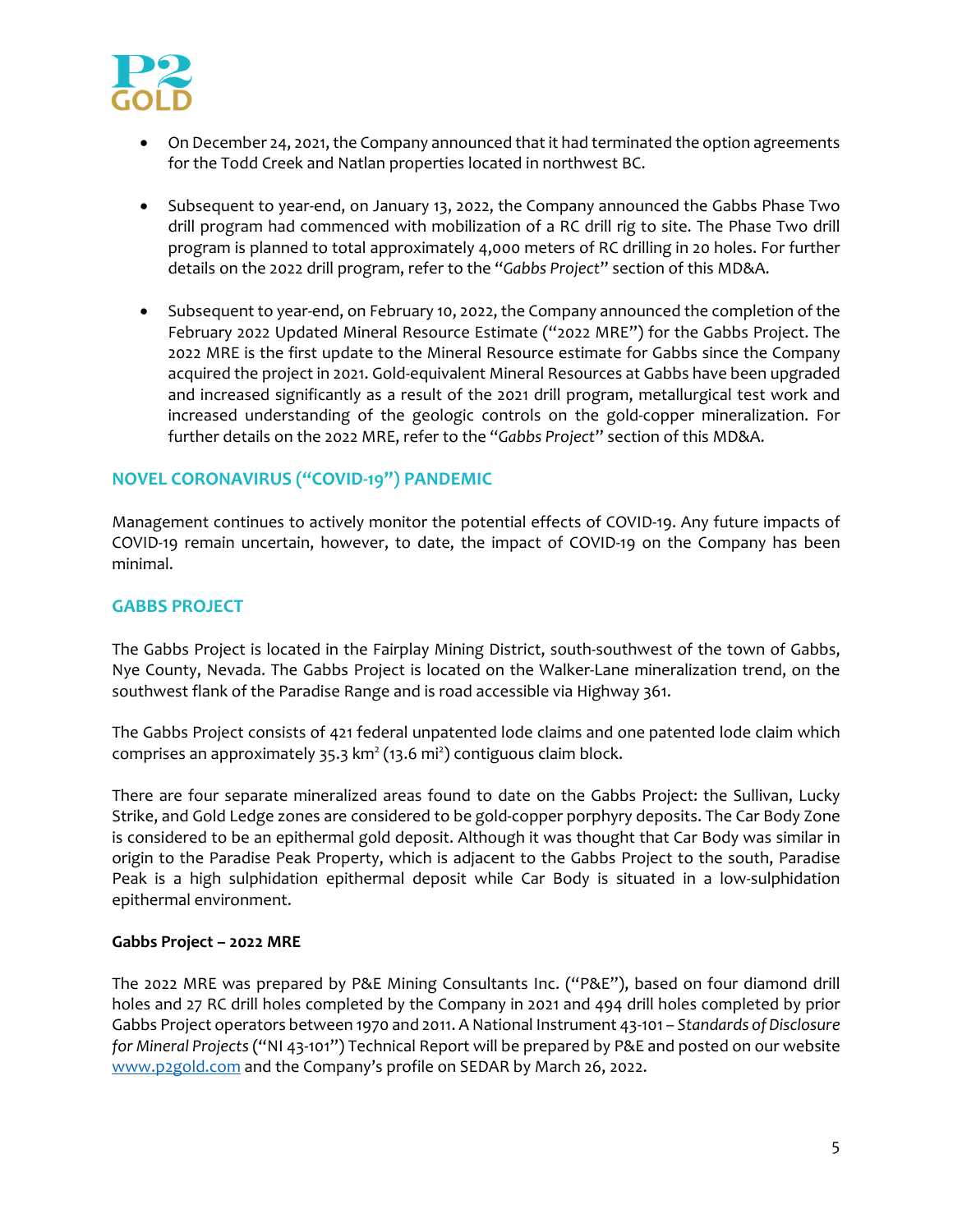

**Table 1:** February 2022 Gabbs Project Pit Constrained Mineral Resource Estimate<sup>(1)(2)(3)(4)</sup>

| Mineral resource<br>classification | <b>Tonnes</b><br>(M) | grade<br>(g/t) | Gold Copper<br>grade<br>$(\%)$ | <b>Gold</b><br>(M oz) | Copper<br>$(M$ lbs) | Gold<br>grade (g/t) | Gold<br>equivalent equivalent<br>(M oz) |
|------------------------------------|----------------------|----------------|--------------------------------|-----------------------|---------------------|---------------------|-----------------------------------------|
| Indicated                          | 43.4                 | 0.47           | 0.28                           | 0.65                  | 266.7               | 0.81                | 1.12                                    |
| Inferred                           | 69.9                 | 0.39           | 0.24                           | 0.88                  | 376.1               | 0.73                | 1.64                                    |

(1) Mineral Resources which are not Mineral Reserves do not have demonstrated economic viability. The estimate of Mineral Resources may be materially affected by environmental, permitting, legal, title, taxation, sociopolitical, marketing, or other relevant issues.

<sup>(2)</sup> The Inferred Mineral Resource in this estimate has a lower level of confidence than that applied to an Indicated Mineral Resource and must not be converted to a Mineral Reserve. It is reasonably expected that the majority of the Inferred Mineral Resource could be upgraded to an Indicated Mineral Resource with continued exploration.

- (3) The Mineral Resources were estimated using the Canadian Institute of Mining, Metallurgy and Petroleum ("CIM"), Standards on Mineral Resources and Reserves, Definitions (2014) and Best Practices (2019) prepared by the CIM Standing Committee on Reserve Definitions and adopted by CIM Council.
- (4) The Mineral Resource Estimate was prepared for a potential open pit scenario using a constraining pit shell (with 50-degree slopes) at respective 0.35 g/t and 0.36 g/t oxide and sulphide gold equivalent cut-off grades. The gold equivalent cut‐off grades were derived from US\$1,675 per ounce gold, US\$3.80 per pound copper, US\$2.14 per tonne mining cost, and US\$13.81 and US\$17.34 per tonne respective oxide and sulphide processing costs; US\$0.68 per tonne general and administrative ("G&A") cost, 76% and 94% respective gold oxide and sulphide process recoveries; and 48% and 87% respective copper oxide and sulphide process recoveries.

Prior to the 2022 MRE, the Gabbs Project had an Inferred Mineral Resource ("2021 MRE") of 1.84 million ounces of gold equivalent or1.26 million ounces of gold and 422.3 million pounds of copper(73.1 million tonnes grading 0.54 g/t gold and 0.26% copper) (refer to news release dated February 23, 2021).

Oxide Mineral Resources at Gabbs now consist of Indicated Mineral Resources of 576,000 ounces of gold equivalent (20.1 million tonnes grading 0.61 g/t gold and 0.29% copper) and Inferred Mineral Resources of 260,000 ounces of gold equivalent (9.9 million tonnes grading 0.61 g/t gold and 0.19% copper). Refer to the table below for a breakdown of the oxide and sulphide Mineral Resources.

| <b>Rock group</b>  | <b>Tonnes</b><br>(M) | Gold<br>grade<br>(g/t) | Copper<br>grade<br>$(\%)$ | Gold<br>(M oz) | Copper<br>$(M$ lbs) | Gold<br>equivalent<br>grade (g/t) | Gold<br>equivalent<br>(M oz) |
|--------------------|----------------------|------------------------|---------------------------|----------------|---------------------|-----------------------------------|------------------------------|
| Oxide Indicated    | 20.1                 | 0.61                   | 0.29                      | 0.39           | 127.9               | 0.89                              | 0.58                         |
| Oxide Inferred     | 9.9                  | 0.61                   | 0.19                      | 0.19           | 42.2                | 0.80                              | 0.26                         |
| Sulphide Indicated | 23.3                 | 0.34                   | 0.27                      | 0.26           | 138.8               | 0.73                              | 0.55                         |
| Sulphide Inferred  | 60.1                 | 0.35                   | 0.25                      | 0.68           | 333.8               | 0.72                              | 1.38                         |

Table 2: February 2022 Gabbs Project Pit Constrained Mineral Resource Estimate by Rock Group<sup>(1)(2)</sup>

 $(1)$  Refer to note 1 to 4 in Table 1 above.

 $(2)$  Tables may differ and not sum due to rounding.

The majority of the increase in the 2022 MRE (from the 2021 MRE) occurred at the Sullivan Zone where the Company drilled 27 drill holes (four diamond drill holes and 23 RC drill holes) in 2021. The Inferred Mineral Resource at the Lucky Strike Zone also increased in the 2022 MRE, whereas the Inferred Mineral Resource changed nominally at Car Body and Gold Ledge. Refer to the table below for a breakdown of the Gabbs Mineral Resource by zone.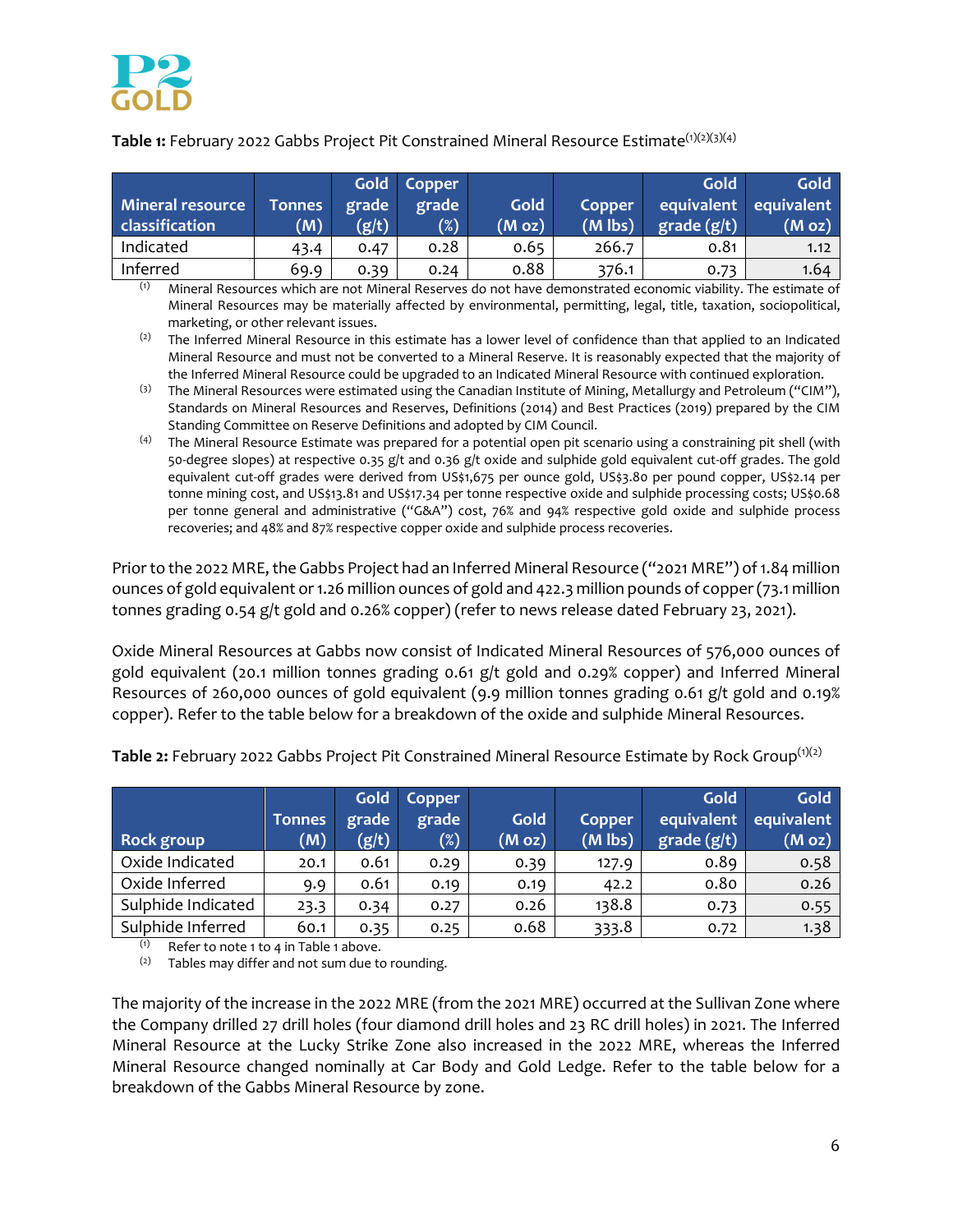

**Table 3:** February 2022 Gabbs Project Pit Constrained Mineral Resource Estimate by Zone<sup>(1)(2)</sup>

| Zone                         | <b>Tonnes</b><br>(M) | Gold<br>grade<br>(g/t) | Copper<br>grade<br>$(\%)$ | Gold<br>(M oz) | Copper<br>$(M$ lbs) | Gold<br>equivalent<br>grade (g/t) | Gold<br>equivalent<br>(M oz) |
|------------------------------|----------------------|------------------------|---------------------------|----------------|---------------------|-----------------------------------|------------------------------|
| Sullivan Indicated           | 43.4                 | 0.47                   | 0.28                      | 0.65           | 266.7               | 0.81                              | 1.12                         |
| Sullivan Inferred            | 16.3                 | 0.43                   | 0.26                      | 0.22           | 94.3                | 0.78                              | 0.41                         |
| Lucky Strike<br>Inferred     | 49.1                 | 0.34                   | 0.25                      | 0.54           | 269.5               | 0.69                              | 1.10                         |
| Car Body Inferred            | 2.4                  | 1.26                   |                           | 0.10           | -                   | 1.26                              | 0.10                         |
| Gold Ledge $(3)$<br>Inferred | 2.1                  | 0.19                   | 0.26                      | $0***$         | 12.2                | 0.51                              | $0***$                       |

 $(1)$  Refer to note 1 to 4 in Table 1 above.

 $(2)$  Tables may differ and not sum due to rounding.

(3) Gold Ledge Inferred Mineral Resource rounded to zero\*\*.

#### *Key parameters*

A comparison of the key parameters of the 2022 MRE to the 2021 MRE is set out in Table 4 below. Of note, for the 2022 MRE, the oxide and sulphide cut-off grades increased to 0.35 g/t gold equivalent and 0.36 g/t gold equivalent respectively, from 0.24 g/t gold equivalent and 0.30 g/t gold equivalent for the 2021 MRE. In addition, the 2o22 MRE used gold and copper prices of US\$1,675 per ounce gold and US\$3.80 per pound copper, compared to the 2021 MRE which used US\$1,600 per ounce gold and US\$3.00 per pound copper.

**Table 4:** Comparison of key parameters of the 2022 MRE to the 2021 MRE

| Parameter              | February 2022 |                          | January 2021        |                          |  |  |  |
|------------------------|---------------|--------------------------|---------------------|--------------------------|--|--|--|
| Mining scenario        |               | Open pit                 |                     | Open pit                 |  |  |  |
| Constrained pit shell  |               | 50-degree slopes         |                     | 50-degree slopes         |  |  |  |
| Oxide cut-off grade    |               | 0.35 g/t gold equivalent |                     | 0.24 g/t gold equivalent |  |  |  |
| Sulphide cut-off grade |               | 0.36 g/t gold equivalent |                     | 0.30 g/t gold equivalent |  |  |  |
| Gold price             |               | US\$1,675 per ounce      | US\$1,600 per ounce |                          |  |  |  |
| Copper price           |               | US\$3.80 per pound       | US\$3.00 per pound  |                          |  |  |  |
| Gold recovery          | 76% Oxide     | 94% Sulphide             | 80% Oxide           | 80% Sulphide             |  |  |  |
| Copper recovery        | 48% Oxide     | 87% Sulphide             | o% Oxide            | 90% Sulphide             |  |  |  |
| Mining costs           |               | US\$2.14 per tonne       |                     | US\$2.00 per tonne       |  |  |  |
| Processing costs       | US\$13.81 per | US\$17.34 per            | US\$8.00 per        | US\$12.00 per            |  |  |  |
|                        | tonne Oxide   | tonne Sulphide           | tonne Oxide         | tonne Sulphide           |  |  |  |
| G&A costs              |               | US\$0.68 per tonne       | US\$2.00 per tonne  |                          |  |  |  |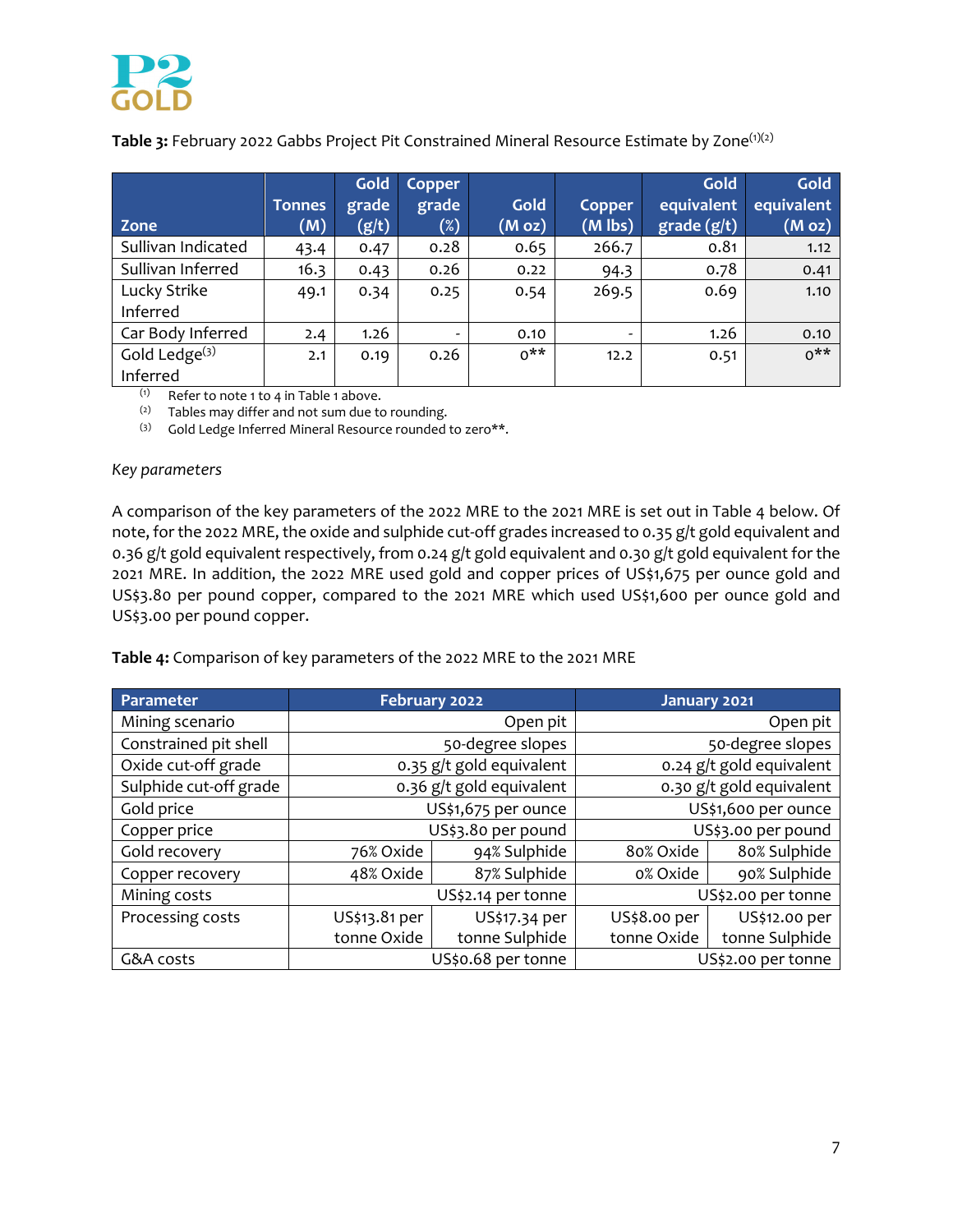

# *Metallurgical test results*

The Company retained Kappes, Cassiday & Associates ("KCA") in Reno, Nevada to carry out a Phase Two metallurgical program to determine the preferred extraction process for the Gabbs mineralization. Based on work completed to date, KCA is proposing that the oxide material be heap leached and gold recovered as a salable doré and cyanide soluble copper produced as a salable copper sulphide concentrate. For the sulphide material, KCA is proposing flotation to recover a salable copper concentrate with the flotation tails cyanide leached to recover additional gold as a salable doré and cyanide soluble copper as a copper sulphide concentrate.

Gold and copper recoveries used for the 2022 MRE were based on historical metallurgical test work and recently completed metallurgical tests at KCA. For the oxide material, gold and copper recoveries were assumed to be 76% and 48%, respectively. For the sulphide material: (a) gold recovery to copper flotation concentrate was assumed to be 72% and gold recovery from rougher flotation tails was assumed to be 78% for a weighted gold recovery of 94%; and (b) copper recovery was assumed to be 79% to flotation concentrate and 7.6% from cyanide soluble copper precipitation for a weighted recovery of 87%. Metallurgical testing by KCA is ongoing.

# *Quality assurance*

The 2022 MRE was prepared under the supervision of Eugene Puritch, P.Eng., FEC, CET of P&E of Brampton, Ontario, who is an Independent Qualified Person ("QP"), as defined by NI 43-101. Mr. Puritch has reviewed and approved the technical contents of this MD&A relating to the 2022 MRE and 2021 MRE.

Mr. Christopher L. Easton, MMSA QP, of KCA is the Independent QP responsible for metallurgical test work and has reviewed and approved the technical contents of this MD&A relating to metallurgical test work.

Ken McNaughton, M.A.Sc., P.Eng., Chief Exploration Officer of P2 Gold, is the Company QP, as defined by NI 43‐101, responsible for the Gabbs Project. Mr. McNaughton has reviewed, verified and approved the technical information in this MD&A.

# **Phase Two drill program**

The Phase Two drill program has commenced with mobilization of a RC drill rig to site. The Phase Two drill program is planned to total approximately 4,000 meters of RC drilling in 20 holes. The majority of the drill program will focus on definition drilling at the Lucky Strike Zone, with other holes designed to test the extension of the Sullivan, Lucky Strike and Car Body zones.

# **Geophysical surveys**

In the field, a 25.7-line kilometer Natural Source Magneto Telluric ("NSMT") survey has been completed over the project covering all four known zones of mineralization and the prospective locations of the potential gold‐copper porphyry source at depth. Based on the results of the NSMT survey, a 22.5‐line kilometer infill NSMT program has commenced over areas believed to potentially host the source gold‐copper porphyry.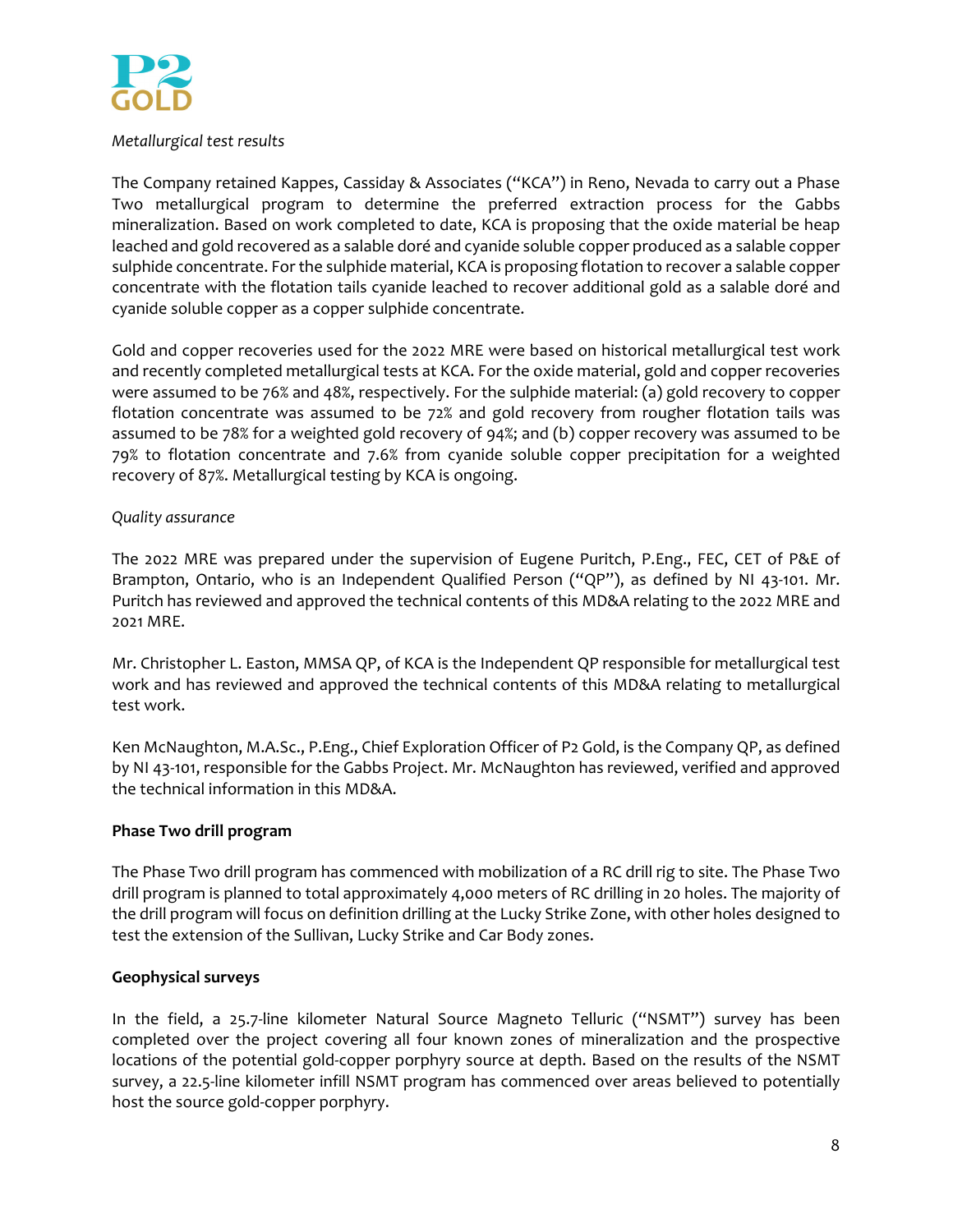

# **Permits**

Approval from the BLM is required before exploration work is conducted. The BLM oversees and approves how much of the surface can be disturbed for exploration purposes and manages reclamation bonding.

Subsequent to the closing of the acquisition of the Gabbs Project, the Company filed a Notice to Conduct Exploration Activities on the Sullivan and Car Body Zones at the Gabbs Project with the BLM. The BLM reviewed the Company's Notice to Conduct Exploration Activities on the Sullivan and Car Body Zones at the Gabbs Project and determined it to be complete, and the Company posted the required reclamation bond in June 2021. The required reclamation bond was subsequently adjusted in July and October 2021.

The Company also filed a separate Notice to Conduct Exploration Activities with the BLM for the Lucky Strike Zone and the northwest part of the Gabbs Project. The BLM reviewed the Company's Notice to Conduct Exploration Activities on the Lucky Strike Zone and the northwest part of the Gabbs Project and determined it to be complete, and the Company posted the required reclamation bond in the third quarter of 2021.

# **Acquisition terms**

On February 22, 2021, the Company and Borealis Mining Company, LLC ("Borealis"), an indirect, wholly owned subsidiary of Waterton Precious Metals Fund II Cayman, LP ("Waterton") entered into an asset purchase agreement ("Asset Purchase Agreement") under which the Company agreed to acquire all the assets that comprise the Gabbs Project.

On May 4, 2021, the Company and Borealis agreed to amend the terms of the Asset Purchase Agreement ("Amended Agreement"). Under the Amended Agreement, the Company agreed to pay \$1,216,600 (US\$1,000,000) and issue 15,000,000 common shares (\$7,500,000 in fair value) in its capital to Waterton at closing of the transaction. In addition, the Company is required to pay Waterton Nevada Splitter LLC, an affiliate of Borealis, (a) US\$4,000,000 on the twelve-month anniversary of closing and (b) US\$5,000,000 on the earlier of the announcement of results of a preliminary economic assessment and the 24‐month anniversary of closing.

On closing, Borealis has reserved for itself a 2% net smelter returns royalty on production from the Gabbs Project, of which one percent may be repurchased at any time by the Company for US\$1,500,000 and the remaining one percent of which may be repurchased for US\$5,000,000.

On May 17, 2021, the Company also announced the completion of a private placement of 11,898,060 units at a price of \$0.50 per unit for gross proceeds of \$5,949,030. The proceeds of the private placement were used to fund the acquisition of the Gabbs Project, complete a Phase One exploration program of approximately \$2,500,000 on the Gabbs Project and for general corporate purposes.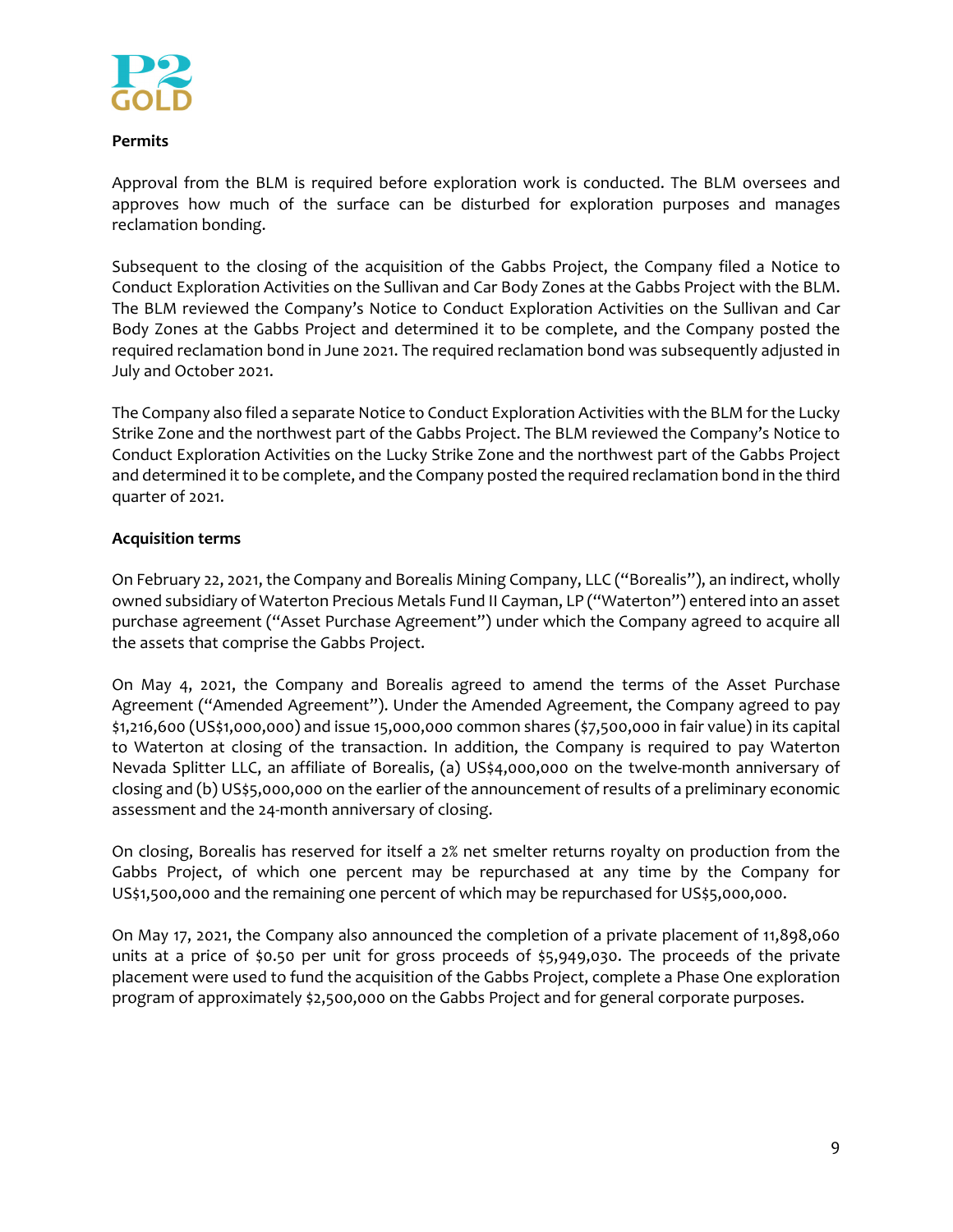

# **BC PROJECT DETAILS – DESCRIPTION AND ACQUISITION STATUS**

# **BAM Property**

The BAM Property consists of ten mineral tenures that cover an area of over 8,100 hectares, located approximately 150 kilometers northwest of Stewart, BC. Highway 37 and the Northwest Transmission Line are approximately 35 kilometers to the east of the BAM Property, and the Galore Creek Project access road is 1.7 kilometers to the southeast.

## *2021 exploration program*

The 2021 exploration drill program at the BAM Property consisted of six holes totaling 835.9 meters. The Monarch Gold Zone was tested with drill holes BAM‐001, 002, 003, and 005, which were targeted on coincident IP chargeability anomalies with highly anomalous gold in soil values of up to 5.7 grams per tonne. The Jan Copper Zone was tested with drill holes BAM‐004 and 006, which were targeted on soil geochemistry with values in excess of 1% copper and surface showings exposed in historical trenches.

Based upon the 2021 mapping and sampling and geophysics programs and 2020 soil geochemical sampling and geophysics programs, the Monarch Gold Zone is interpreted to extend over one kilometer north-south and up to 500 meters east-west at surface and the Jan Copper Zone is interpreted to extend approximately one kilometer north-south and over 500 meters east-west at surface.

## *Monarch Gold Zone and Jan Copper Zone Mineralization*

The mineralization at the Monarch Gold Zone is constrained within a package of siltstones, sandstones, and conglomerates. These units are variably altered and silicified with the gold values related to pyrite cemented hydrothermal breccia. The mineralization is interpreted to be the upper extensions of an epithermal system related to an alkaline porphyry at depth, with higher-grade intervals found near the footwall contact of the host lithology.

Jan Copper Zone mineralization is hosted entirely within a thick dolostone unit. The mineralization is associated with a phreatic breccia which has been intensely silica flooded. Subsequent acid leaching has locally opened up a vuggy texture. Sulphide mineralization consists of bornite and tennantite which occurs as fracture and vug filling. The mineralization is believed to be related to a separate phase of the same alkaline porphyry that formed the Monarch Gold Zone.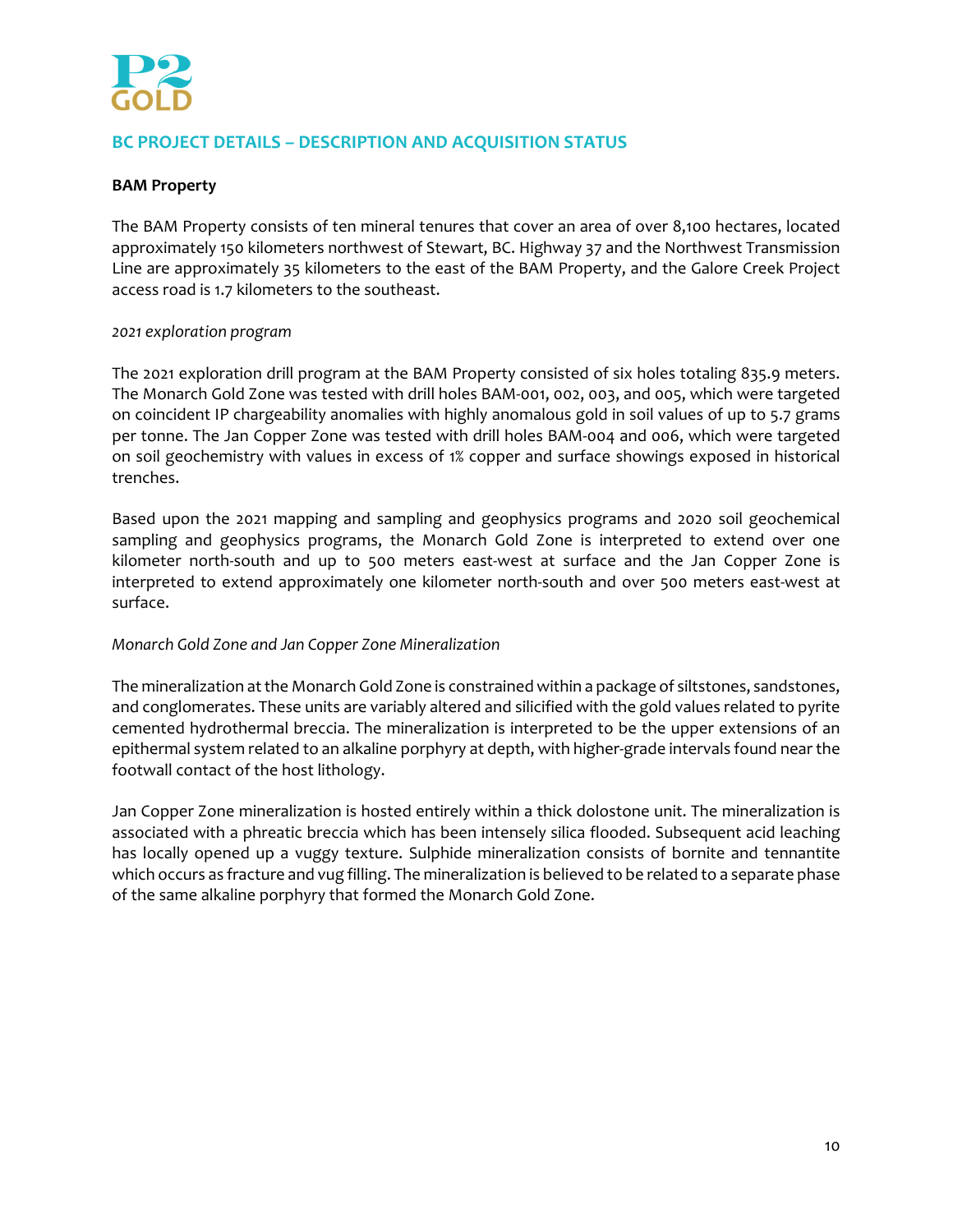

Selected drill results from the Monarch Gold Zone are highlighted in the table below $(1)(2)$ :

| <b>Hole</b>    | <b>Collar</b><br>Coords | Dip/<br><b>Azimuth</b> | <b>From</b><br>(m) | To<br>(m) | Interval<br>(m) | Gold<br>(g/t) | <b>Silver</b><br>(g/t) |
|----------------|-------------------------|------------------------|--------------------|-----------|-----------------|---------------|------------------------|
| <b>BAM-001</b> | N6341778<br>E387114     | $-45/90$               | 18.25              | 69.00     | 50.75           | 0.62          | 4.87                   |
|                |                         | Incl.                  | 46.10              | 55.85     | 9.75            | 1.11          | 4.07                   |
| BAM-002        | N6341711<br>E387332     | $-45/270$              | 20.00              | 35.30     | 15.30           | 0.51          | 3.25                   |
| BAM-003        | N6341996<br>E386870     | $-45/270$              | 5.35               | 51.20     | 45.85           | 2.63          | 3.08                   |
|                |                         | Incl.                  | 34.70              | 51.20     | 16.50           | 5.29          | 4.27                   |
|                |                         | Incl.                  | 42.00              | 51.20     | 9.20            | 7.30          | 4.44                   |
| <b>BAM-005</b> | N6342305<br>E386513     | $-45/270$              | 47.40              | 109.70    | 62.30           | 0.65          |                        |
|                |                         | Incl.                  | 91.50              | 109.70    | 18.20           | 1.14          | -                      |

Selected drill results from the Jan Copper Zone are highlighted in the table below $(1)(2)$ :

| Hole           | <b>Collar</b>       | Dip/           | <b>From</b> | To     | Interval | Gold  | <b>Copper</b> |
|----------------|---------------------|----------------|-------------|--------|----------|-------|---------------|
|                | Coords              | <b>Azimuth</b> | (m)         | (m)    | (m)      | (g/t) | $(\%)$        |
| <b>BAM-004</b> | N6340892<br>E386295 | $-45/270$      | 68.00       | 107.25 | 39.25    | 0.01  | 1.10          |
|                |                     | Incl.          | 75.70       | 84.85  | 9.15     | 0.04  | 3.23          |
| BAM-006        | N6341173<br>E386513 | $-45/270$      | 7.20        | 14.00  | 6.80     | 0.04  | 0.33          |

(1) True thickness to be determined.

(2) All samples were submitted for preparation by ALS Global at its facilities in Terrace, BC. All samples were analyzed using multi-digestion with ICP finish and fire assay with AA finish for gold. Samples with over 10 ppm gold were fire assayed with a gravimetric finish. One in 20 samples were blank, one in 20 was a standard sample, and one in 20 samples had a sample cut from assay rejects assayed as a field duplicate at ALS Global in North Vancouver, BC.

BAM‐003 is located approximately 320 meters northwest of BAM‐001, with BAM‐002 located approximately 220 meters southeast of BAM‐001. BAM‐005 is located approximately 600 meters north of BAM‐002 (the most southerly Monarch Gold Zone hole) and approximately 600 meters northeast of BAM‐003 (the most westerly Monarch Gold Zone hole). The Jan Copper Zone is located to the west and south of the Monarch Gold Zone, with BAM‐004 located approximately 1,300 meters southwest of BAM‐002.

## *2022 exploration program*

The 2022 exploration program is fully funded with the completion of the private placements in December 2021. The program is planned to commence with a ZTEM airborne geophysical survey in late spring 2022 in an effort to identify the source of the surface epithermal mineralization encountered in the 2021 exploration program.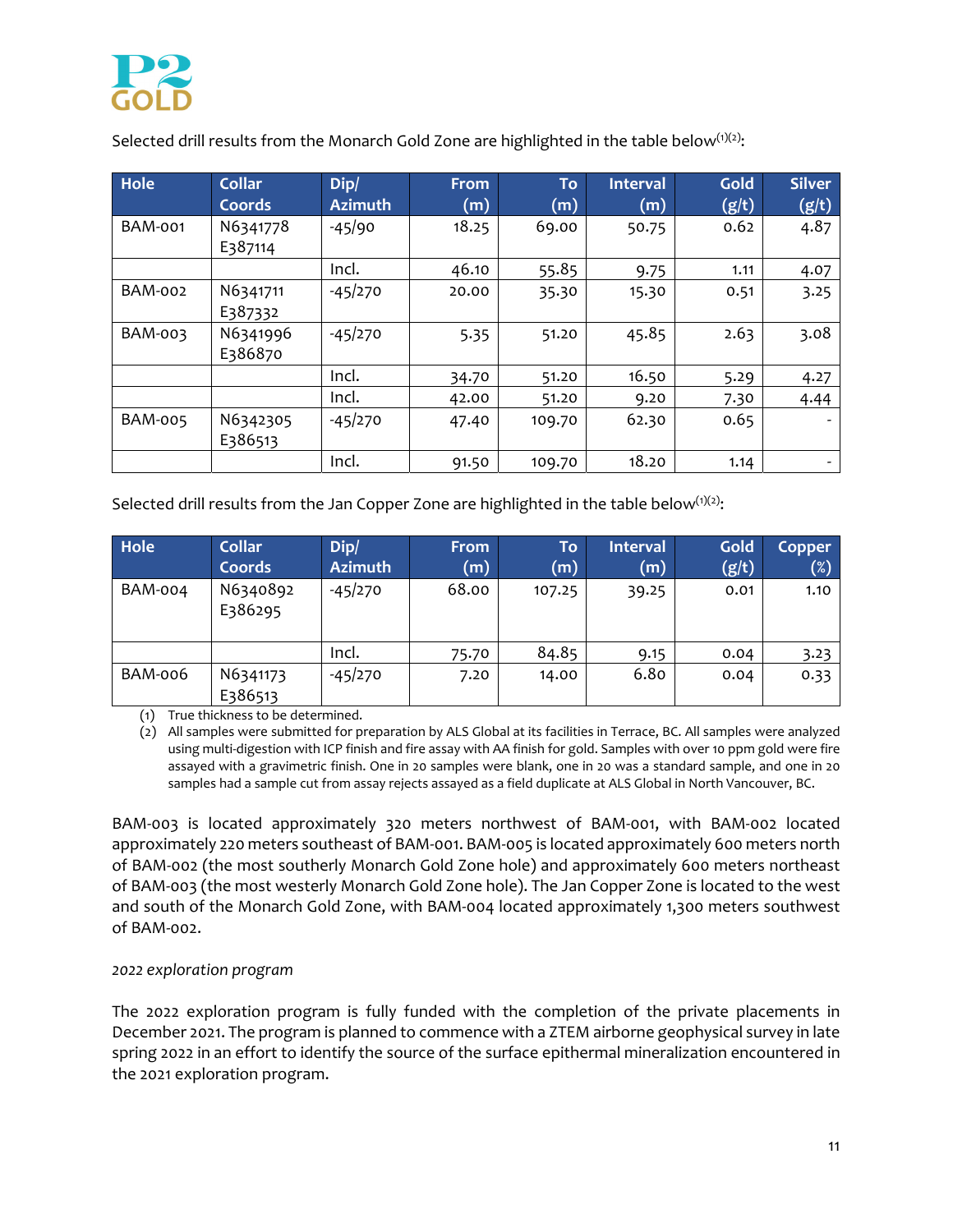

The program is also expected to include 8,000 to 10,000 meters of diamond drilling to expand on the surface epithermal mineralization encountered in 2021 and test for the feeder system of the surface epithermal mineralization and its interpreted alkaline porphyry source.

# *Acquisition terms*

On July 2, 2020, the Company entered into an option agreement with an arm's length private vendor to acquire up to a 100% interest in the BAM property. Under the terms of the option agreement, the Company can acquire up to a 70% interest in the BAM Property over a three‐year option period by paying to the vendor the following:

- \$60,000 (paid) and 200,000 common shares (issued) in the Company's share capital on the signing of the agreement;
- \$150,000 (paid) and 200,000 common shares (issued) in the Company's share capital on the first anniversary of the agreement;
- \$200,000 and 200,000 common shares in the Company's share capital on the second anniversary of the agreement; and
- \$550,000 and 800,000 common shares in the Company's share capital on the third anniversary of the agreement.

To maintain the option, the Company is also required to incur exploration expenditures of \$150,000 before the first anniversary of the agreement (completed), \$400,000 of cumulative exploration expenditures by the second anniversary of the agreement (completed) and \$750,000 of cumulative exploration expenditures by the third anniversary of the agreement (completed). Following exercise of the option, the Company has the right for a period of 120 days to acquire the remaining 30% interest in the BAM Property, for a 100% total interest, on payment of \$7,500,000 of which up to \$4,000,000 may be paid in common shares of the Company at its election. If the Company elects to not purchase the remaining 30% interest, the Company and the vendor shall form a joint venture, with the Company appointed the operator.

During the first three years of the joint venture, the Company will fund the vendor's participating interest in the joint venture. If the vendor fails to sell its interest in the joint venture during such three‐ year period, the vendor's interest will convert to a 2% net smelter returns royalty ("NSR"), provided that the Company will have the opportunity to purchase the vendor's interest prior to such conversion for \$7,500,000. Following the conversion of the vendor's interest to the BAM NSR, the Company may purchase 1% of the NSR for \$2,000,000 (inflation adjusted from 2020).

The vendor has also agreed to assign to the Company two claims that form part of the BAM Property for \$40,000 and a 2% NSR, 100% of which can be purchased by the Company for \$1,125,000 prior to commercial production on such claims and 1% of which can be purchased for \$300,000 (inflation adjusted from 2020) after commercial production is achieved on such claims.

## **Silver Reef Property**

The Silver Reef Property covers an area of over 23,000 hectares approximately 85 kilometers north of Hazelton, BC and to the east of the Golden Triangle.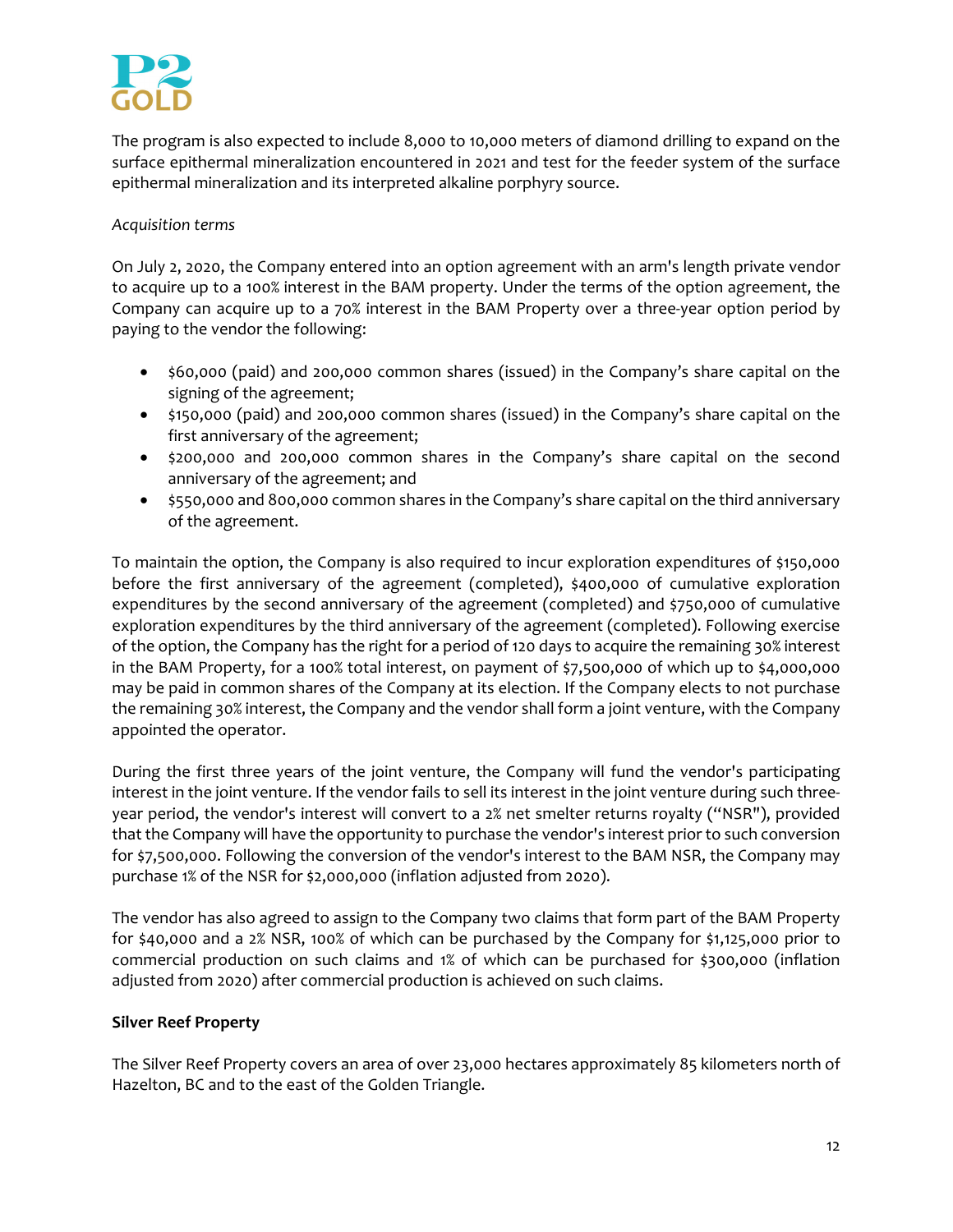

The Company completed the 2020 Silver Reef exploration program in September 2020, which consisted of airborne geophysics, a two-phase drill program and prospecting and mapping. The 2020 Silver Reef exploration drill program consisted of 14 holes totaling 1,689 meters. Ten of the drill holes targeted the Main Zone, with the remaining four holes targeting the Northwest Zone.

Both zones host silver/gold/lead/zinc mineralization within and on the margins of graphitic shears that are proximal to an altered felsic dyke.

Drilling demonstrated that the Main Zone and Northwest Zone structures are well defined with mineralization typical of silver deposits within the silver belt that runs from Idaho through BC into Yukon. Select drill results include:

- Hole SR-004 (Main Zone) intersected 1.18 g/t gold, 521.0 g/t silver, 0.71% lead and 2.17% zinc over 0.5 meters within a 1.3 meterinterval grading 0.93 g/t gold, 245.25 g/t silver, 0.33% lead and 0.98% zinc; and
- Hole SR-011 (Northwest Zone) intersected 0.55 g/t gold, 410.69 g/t silver, 2.38% lead and 3.18% zinc over 1.68 meters within a 7.49 meter interval grading 0.24 g/t gold, 188.5 g/t silver, 0.99% lead and 1.51% zinc.

Prospecting has shown that the Main Zone is now at least four kilometers long, and that the Northwest Zone is a separate, parallel trend that is at least two kilometers long. In addition, prospecting also identified several other showings between these two primary trends suggesting the property hosts a stacked system of multiple zones. This more than doubles the known strike extent of the mineralization, which remains open in all directions.

The 2021 exploration program at the Silver Reef Property consisted of a geological mapping and sampling program and a soil geochemical sampling program.

# *Technical report*

For additional information about the Silver Reef Project, refer to the NI 43‐101 technical report entitled "NI 43‐101 Technical Report on the Silver Reef Property, Omineca Mining Division, British Columbia, Canada" with an effective date of December 31, 2021. The full technical report was filed on January 11, 2022 in Canada under the Company's profile on SEDAR at www.sedar.com and on the Company's website at www.p2gold.com.

The technical report was prepared by Ken McNaughton, M.A.Sc., P.Eng., Chief Exploration Officer of P2 Gold, a QP as defined by NI 43‐101.

## *Acquisition terms*

On June 10, 2020, the Company entered into an option agreement with an arm's length private vendor to acquire up to a 100% interest in the Silver Reef Property located in northwest BC. Under the terms of the option agreement, the Company can acquire up to a 70% interest in the Silver Reef Property over a three‐year option period by paying to the vendor: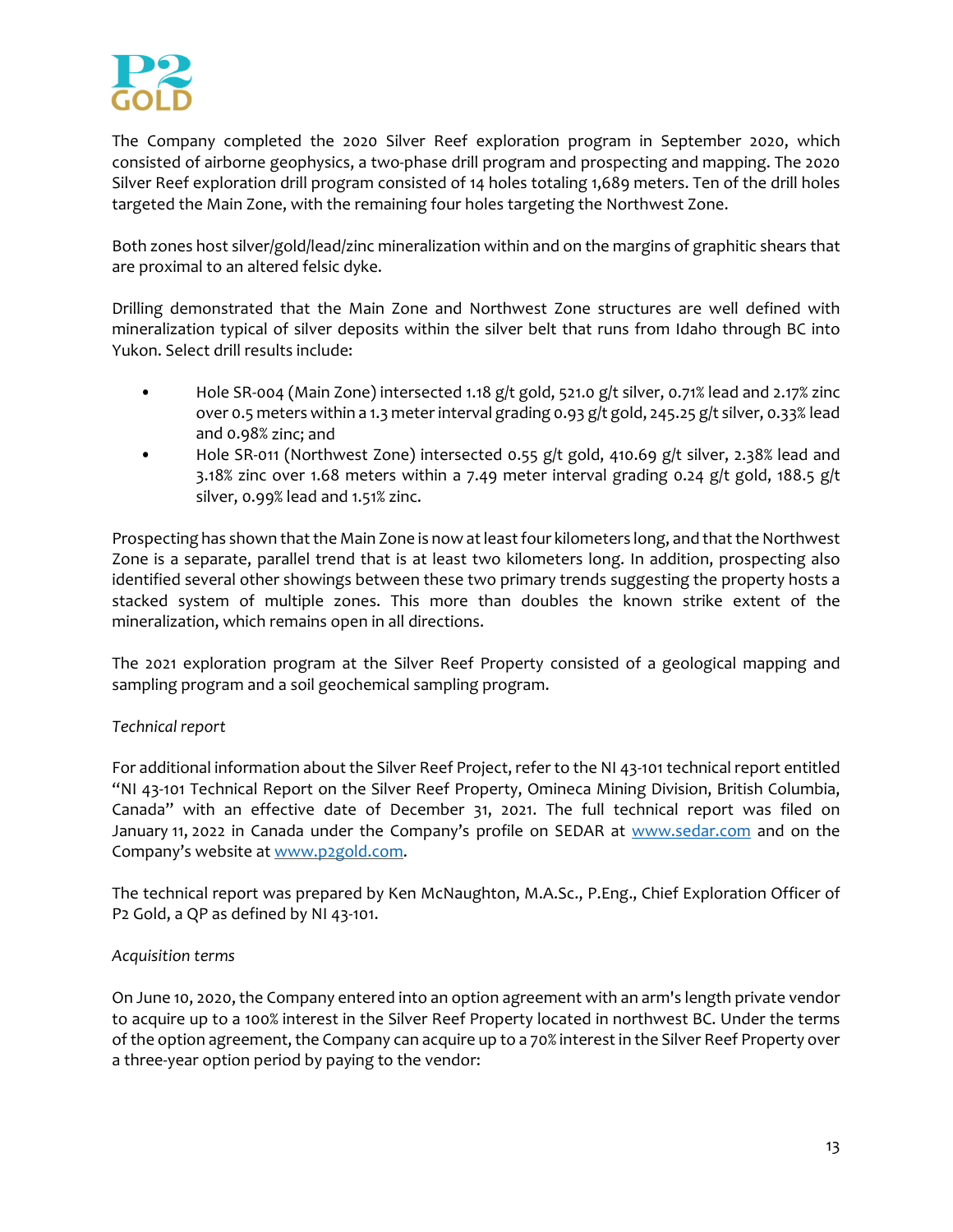

- \$50,000 (paid) and 200,000 common shares (issued) in the Company's share capital on the signing of the agreement;
- \$200,000 (paid) and 200,000 common shares (issued) in the Company's share capital on the first anniversary of the agreement; and
- \$500,000 and 800,000 common shares in the Company's share capital on the second anniversary of the agreement.

To maintain the option, the Company is also required to incur exploration expenditures of \$250,000 before the first anniversary of the agreement (completed), \$750,000 of cumulative exploration expenditures by the second anniversary of the agreement (completed) and \$2,000,000 of cumulative exploration expenditures by the third anniversary of the agreement.

Following exercise of the option, the Company has the right for a period of 120 days to acquire the remaining 30% interest in the Silver Reef Property, for a 100% total interest, on payment of \$7,500,000 of which up to \$4,000,000 may be paid in common shares of the Company at its election. If the Company elects to not purchase the remaining 30% interest, the Company and the vendor shall form a joint venture, with the Company appointed the operator.

During the first three years of the joint venture, the Company will fund the vendor's participating interest in the joint venture. If the vendor fails to sell its interest in the joint venture during such three‐ year period, the vendor's interest will convert to a 3% net smelter returns royalty, provided that the Company will have the opportunity to purchase the vendor's interest prior to such conversion for \$7,500,000.

# **Todd Creek Property**

On December 23, 2021, the Company terminated the option agreement for the Todd Creek Property located in northwest BC. As of the date of termination, the Company had paid \$250,000 and issued 200,000 common shares under the option agreement.

## **Natlan Property**

On July 12, 2021, the Company entered into an option agreement with an arm's length private vendor to acquire up to a 100% interest in the Natlan Property.

On December 23, 2021, the Company terminated the option agreement for the Natlan Property located in northwest BC. As of the date of termination, the Company had paid \$25,000 and issued 100,000 common shares under the option agreement.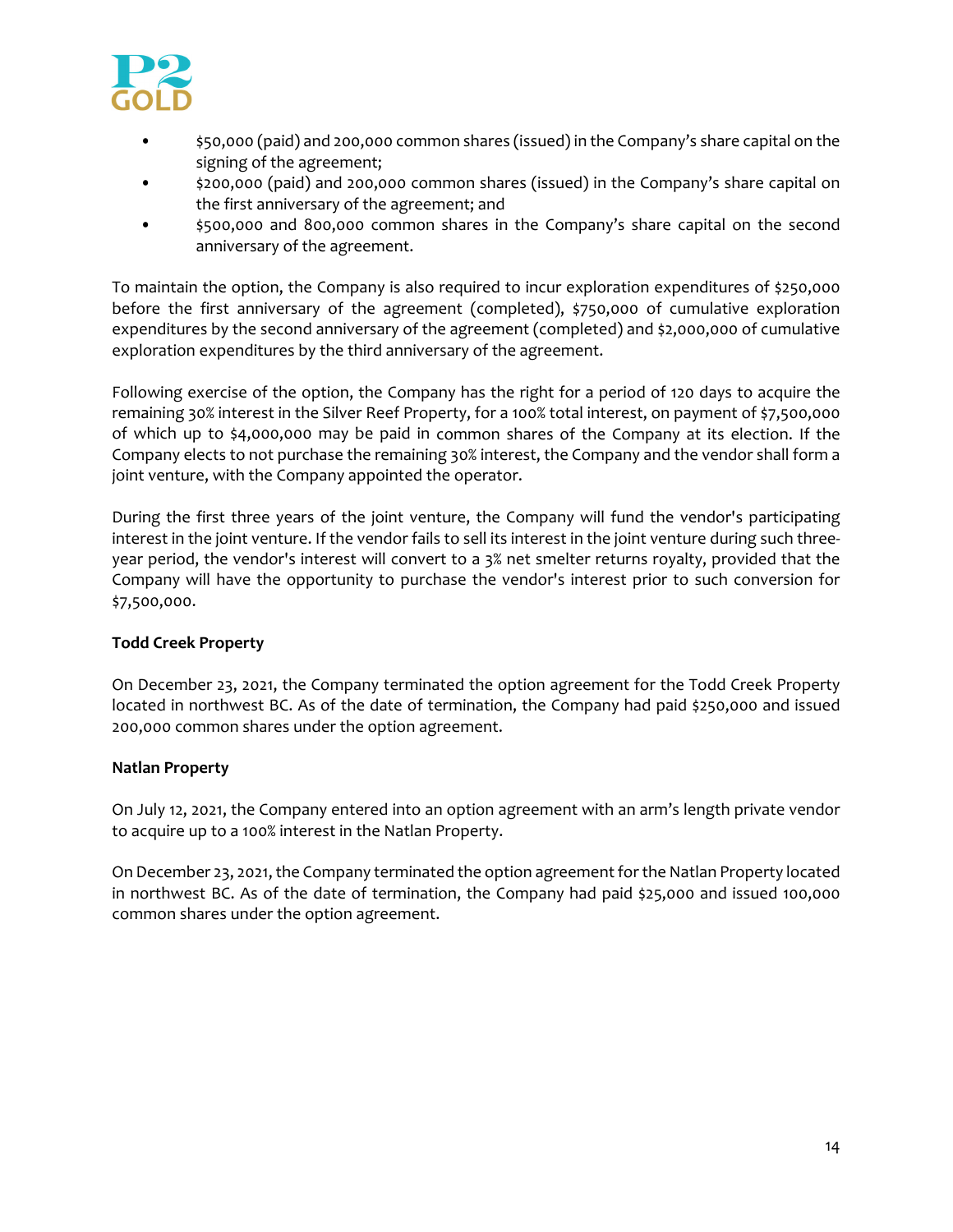

# **OREGON PROJECT DETAILS – DESCRIPTION AND ACQUISITION STATUS**

## **Lost Cabin Property**

The Lost Cabin Property consists of 106 unpatented lode mining claims that cover an area of over 2,190 acres, located in Lake County, Oregon. The property is located along a major-northwest-trending structural lineament and hydrothermal alteration associated with silicic volcanism, with limited exploration activities carried out to date.

The Company has completed airborne and ground geophysical surveys at Lost Cabin and is reviewing the geophysical data.

*Acquisition terms*

On September 10, 2020, the Company signed a mineral lease and option agreement with La Cuesta International, Inc. ("La Cuesta"), an arm's length private company, to lease a 100% interest in the Lost Cabin Property.

Under the terms of the Lost Cabin option agreement, the Company has the right to use the Lost Cabin Property for exploration and mining for a minimum of 50 years provided it continues to make the following preproduction payments:

- US\$5,000 (paid) and 100,000 common shares (issued) in the Company's share capital on signing the agreement;
- US\$5,000 (paid) six‐months after the signing of the agreement;
- US\$10,000 (paid) 12-months after the signing of the agreement;
- US\$10,000 (paid) 18-months after the signing of the agreement;
- US\$15,000 24-months after the signing of the agreement; and
- US\$20,000 30‐months after the signing of the agreement and every six months thereafter.

The term of the Lost Cabin option agreement may continue after 50 years provided active mining operations are being conducted on the Lost Cabin Property.

To maintain the option, the Company is also required to incur minimum work expenditures on the Lost Cabin Property of US\$30,000 in the first year (completed) and a minimum of 2,000 meters of drilling in the second year. On achievement of production on the property, a production royalty of 2% of net smelter returns is payable on claims owned by La Cuesta and 0.5% of net smelter returns is payable on third party claims and claims acquired within the area of influence, provided that a minimum production royalty of US\$25,000 is payable quarterly. On payment to La Cuesta of US\$10,000,000 in any combination of preproduction payments, production royalties and minimum royalties, the production royalty on claims owned by La Cuesta reduces to 1% and on third-party claims and claims acquired within the area of influence to 0.25%.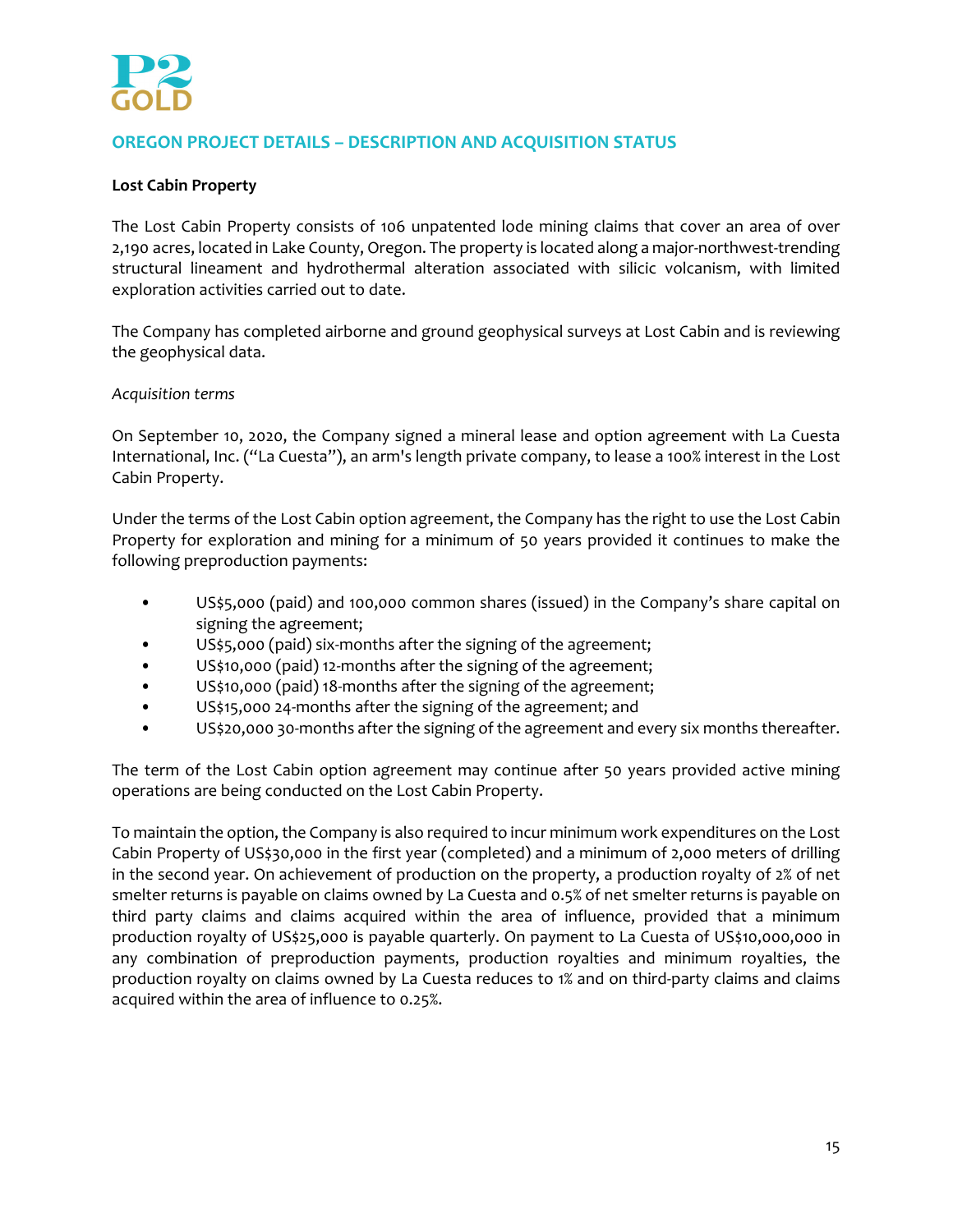

## **Stockade Property**

On October 6, 2021, the Company terminated the mineral lease and option agreement for the Stockade Property located in southeast Oregon. As of the date of termination, the Company had paid US\$40,000 and issued 100,000 common shares under the option agreement.

# **QUALIFIED PERSON**

Ken McNaughton, M.A.Sc., P. Eng., Chief Exploration Officer of P2 Gold, is the QP, as defined by NI 43‐ 101, responsible for the Gabbs Project, the BAM Property, the Silver Reef Property, and the Lost Cabin Property and has reviewed, verified and approved the scientific and technical information contained in this MD&A relating to such project and properties.

# **OTHER PROPERTIES**

As the Company's exploration focus turned to BC, Canada and the western USA, it was determined that the Timmins Property was a non‐core property and the Company decided to pursue the sale of the property. On April 28, 2021, the Company executed an agreement with an arm's length private corporation for the sale of all its interest in the Timmins Property for proceeds of \$10. The purchaser assumed all liabilities associated with the property.

# **BUSINESS CYCLE AND SEASONALITY**

The Company's business is not cyclical or seasonal, however construction of and access to its properties can be delayed and production operations may be curtailed during heavy spring rains, snow, cold temperatures and other extreme weather phenomena. Demand for and the price of commodities is volatile and can be affected by seasonal weather variations.

The cyclicality of the business reflects the global supply and demand outlook for gold, which in turn is influenced by diverse factors, US currency valuations, derivatives market activity, interest rate and inflation forecasts and other factors.

# **FINANCIAL POSITION**

## **Total assets**

As at December 31, 2021, total assets were  $$8,452,113$ , an increase of  $$6,591,747$  compared to December 31, 2020. Higher assets were predominantly due to an increase in cash and cash equivalents of \$6,161,272 relating to the completed private placements during 2021 offset by an increase in spending on exploration and evaluation ("E&E") expenditures for its mineral projects.

Under our accounting policy for E&E expenditures, all acquisition costs incurred related to the Gabbs Project and payments under option agreements were expensed to the statement of loss and not capitalized to the statement of financial position.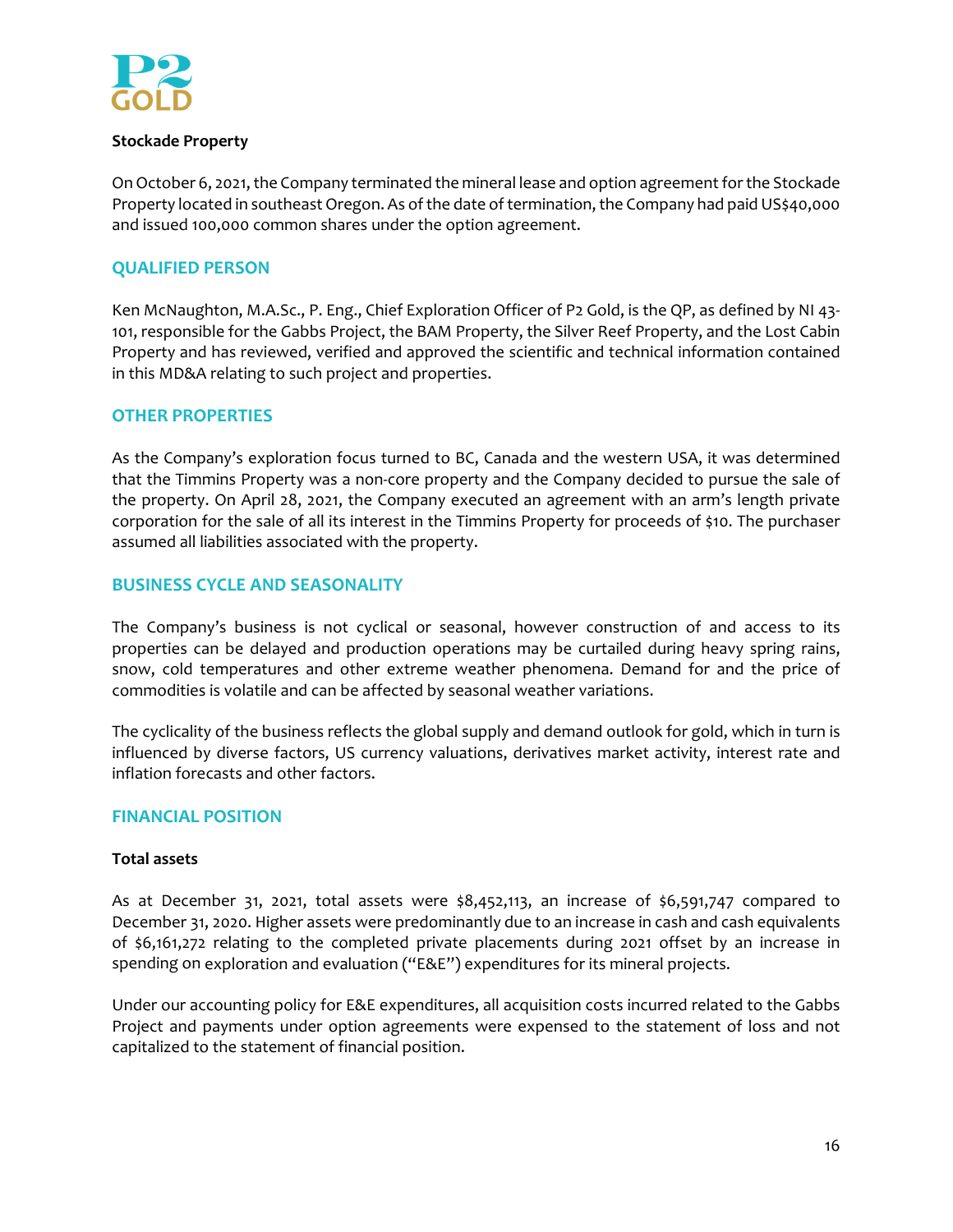

# **Total liabilities**

As at December 31, 2021, total liabilities were \$12,899,281, an increase of \$12,781,274 compared to December 31, 2020. Higher liabilities were predominantly due to the acquisition liabilities associated with the Gabbs Project in the amount of  $$10,803,662$ , a flow-through share premium liability of \$1,425,728 and higher trade payables as the Company was completing more substantial work on its properties.

# **Total shareholders' equity**

Total shareholders' equity was a deficit of \$4,447,168, a change of \$6,189,527 compared to December 31, 2020. Lower shareholders' equity was due to an increased net loss driven by the acquisition of the Gabbs Project, and exploration programs completed on the BC properties. This was partially offset by an increase in share capital for the completed private placements and shares issued for acquisition of the Gabbs Project and property option payments.

# **FINANCIAL RESULTS OF OPERATIONS**

#### **E&E expenditures**

For the three months and the year ended December 31, 2021, E&E expenditures were \$1,179,098 and \$24,669,173, respectively, compared to \$599,822 and \$3,918,523, respectively, in the comparable period of 2020.

E&E expenditures of the Company, by property, for the three months and years ended December 31, 2021 and 2020 were as follows:

|                                      |                        | For the three months ended | For the year ended |                  |              |  |
|--------------------------------------|------------------------|----------------------------|--------------------|------------------|--------------|--|
|                                      | December 31.           | December 31.               |                    | December 31.     | December 31, |  |
|                                      | 2021                   | 2020                       |                    | 2021             | 2020         |  |
| Gabbs Project                        | \$<br>-\$<br>1,039,415 | $\overline{\phantom{a}}$   | \$                 | \$<br>21,442,501 |              |  |
| <b>BAM Property</b>                  | 82,290                 | 156,867                    |                    | 1,866,472        | 635,903      |  |
| <b>Silver Reef Property</b>          | 16,648                 | 160,540                    |                    | 780,390          | 1,528,352    |  |
| <b>Todd Creek Property</b>           | 19,070                 | 179,274                    |                    | 444,062          | 1,069,168    |  |
| Stockade Property                    | 1,653                  | (65, 838)                  |                    | 192,571          | 218,543      |  |
| Natlan Property                      | 20,107                 |                            |                    | 186,718          |              |  |
| Lost Cabin Property                  | (1,745)                | 131,654                    |                    | 104,119          | 332,961      |  |
| <b>Timmins Property</b>              | 1,660                  | 37,325                     |                    | 39,128           | 133,596      |  |
| Prospective exploration properties   |                        |                            |                    | 15,000           |              |  |
| British Columbia Mineral Exploration |                        |                            |                    |                  |              |  |
| Tax Credit ("BCMETC") recovery       |                        |                            |                    | (401,788)        |              |  |
|                                      | 1,179,098<br>\$        | 599,822                    | \$                 | 24,669,173       | 3,918,523    |  |

For the three months ended December 31, 2021, E&E expenditures increased by \$579,276 compared to the comparable period in 2020. The increase was primarily related to the continued exploration work on the Gabbs Project including drilling and assaying and work on the 2022 MRE offset by a decrease in exploration work completed on the BC properties.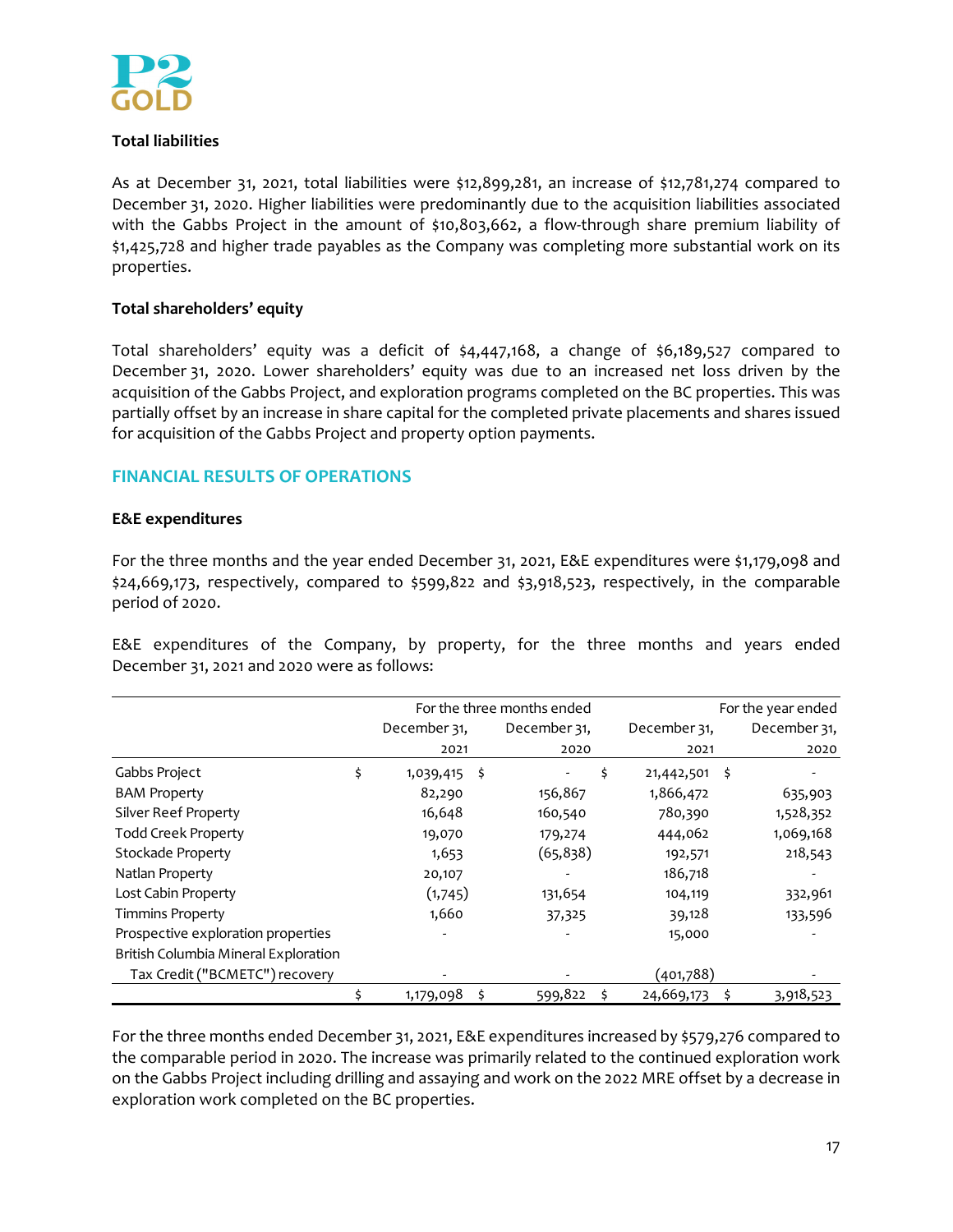

For the year ended December 31, 2021, E&E expenditures increased by \$20,750,650 compared to the comparable period in 2020. The increase was primarily due to the acquisition of the Gabbs Project in the amount of \$19,213,133 and a more substantial exploration program at its other mineral projects offset by the BCMETC recovery of \$401,788.

BCMETC is a tax credit for eligible corporations conducting grassroots mineral exploration in BC. The credit applies to exploration for all base and precious metals. Only qualified mining exploration expenses for determining the existence, location, extent or quality of a mineral resource in BC are eligible. The credit is calculated as 20% of qualified mining exploration expenses less the amount of any assistance received or receivable, which includes proceeds from flow‐through share private placements.

E&E expenditures of the Company, by nature of expense, for the three months and years ended December 31, 2021 and 2020 were as follows:

|                                  |              |      | For the three months ended | For the year ended |            |              |           |
|----------------------------------|--------------|------|----------------------------|--------------------|------------|--------------|-----------|
|                                  | December 31, |      | December 31,               |                    |            | December 31, |           |
|                                  | 2021         |      | 2020                       |                    | 2021       |              | 2020      |
| Acquisition costs                | \$<br>16,052 | - \$ | 6,668                      | Ŝ.                 | 20,069,919 | - \$         | 847,937   |
| Drilling                         | 142,437      |      | 800                        |                    | 995,226    |              | 647,266   |
| Helicopters                      |              |      | 2,500                      |                    | 663,045    |              | 944,380   |
| Consulting                       | 96,997       |      | 118,930                    |                    | 616,020    |              | 366,193   |
| Camp costs                       | 81,512       |      | 76,753                     |                    | 514,895    |              | 107,304   |
| Assays                           | 266,785      |      | 108,363                    |                    | 493,670    |              | 184,605   |
| Geophysical and other surveys    | 132,866      |      | 244,764                    |                    | 435,200    |              | 598,038   |
| Salaries and benefits            | 141,583      |      |                            |                    | 394,883    |              |           |
| Technical and assessment reports | 163,618      |      | 31,885                     |                    | 248,253    |              | 99,114    |
| Government payments              | 54,159       |      |                            |                    | 213,242    |              | 20,492    |
| Equipment rentals                | 55,469       |      | 300                        |                    | 187,513    |              | 8,766     |
| Travel expenses                  | 17,836       |      | 4,885                      |                    | 145,315    |              | 78,300    |
| Other E&E expenditures           | 9,784        |      | 3,974                      |                    | 93,780     |              | 16,128    |
| <b>BCMETC recovery</b>           |              |      |                            |                    | (401,788)  |              |           |
|                                  | 1,179,098    | .s   | 599,822                    | \$                 | 24,669,173 | s            | 3,918,523 |

## **Administrative expenses**

For the three months and year ended December 31, 2021, total administrative costs were \$707,722 and \$2,572,801, respectively, an increase of \$291,206 and \$1,281,896, respectively, compared to the comparable period in 2020.

For the three months and year ended December 31, 2021, share-based compensation expense was \$158,141 and \$1,013,248, respectively, a decrease of \$48,177 and an increase of \$348,822, respectively, compared to the comparable period in 2020. The movement in share-based compensation expense is the result of the timing and number of share options granted during the period and the vesting conditions and fair value attributed to those options.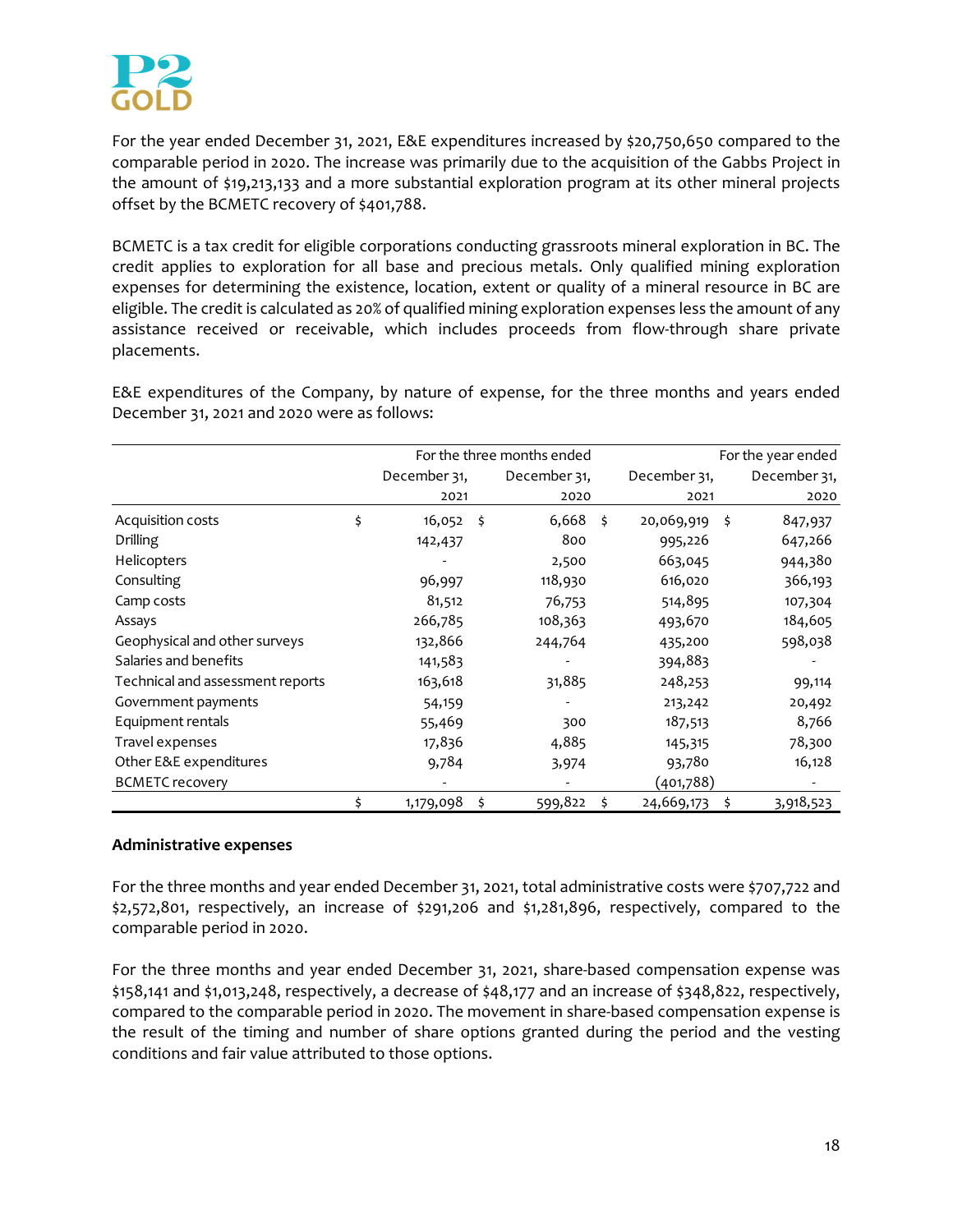

For the three months and year ended December 31, 2021, general and administrative costs were \$280,696 and \$837,690, respectively, an increase of \$221,519 and \$698,024, respectively, compared to the comparable period in 2020. The increase was due to higher employee salaries, information technology support, directors and officers' insurance expense and the variable component of the rent expense for the corporate office.

For the three months and year ended December 31, 2021, professional fees were \$63,592 and \$248,729, respectively, a decrease of \$32,507 and \$42,841, respectively, compared to the comparable period in 2020. The decrease was mainly due to lower consulting fees for former executives partially offset by higher audit fees for the interim reviews and services related to the base shelf prospectus.

For the three months and year ended December 31, 2021, investor relations and travel costs were \$146,219 and \$240,254, respectively, an increase of \$139,103 and \$193,198, respectively compared to the comparable period in 2020. The increase is due to increased promotion and marketing of the Company and investor conferences.

## **Interest and finance expense**

For the three months and year ended December 31, 2021, interest and finance expense was \$200,018 and \$500,771, respectively, an increase of \$200,018 and \$499,244, respectively compared to the comparable period in 2020. The increase is due to the accretion of acquisition liabilities related to the Gabbs Project and interest expense on the corporate office lease.

## **Net loss and comprehensive loss**

For the three months ended December 31, 2021, net loss was \$2,022,439, an increase of \$1,008,074 compared to the comparable period in 2020. The increase is primarily driven by higher E&E expenditures due to continued exploration work at the Gabbs Project, higher administrative expenses and higher interest and finance expense.

For the year ended December 31, 2021, net loss was \$27,387,336, an increase of \$22,375,015, compared to the comparable period in 2020. The increase is primarily driven by the acquisition of the Gabbs Project, more extensive summer explorations programs at the BC properties and increased administrative expenses.

Net comprehensive loss is impacted by the same reasons noted above for net loss and the currency translation adjustment for translation of the Company's subsidiaries financial results into the presentation currency.

# **LIQUIDITY AND CAPITAL RESOURCES**

## **Cash flow**

For the three months and year ended December 31, 2021, cash flows used in operating activities were \$1,004,344 and \$7,612,446, respectively, an increase of \$5,759 and \$3,420,679, respectively compared to the comparable period in 2020. Operating cash outflows increased due to the payment related to the Gabbs Project acquisition and progress on exploration programs at the Gabbs Project and the BC properties.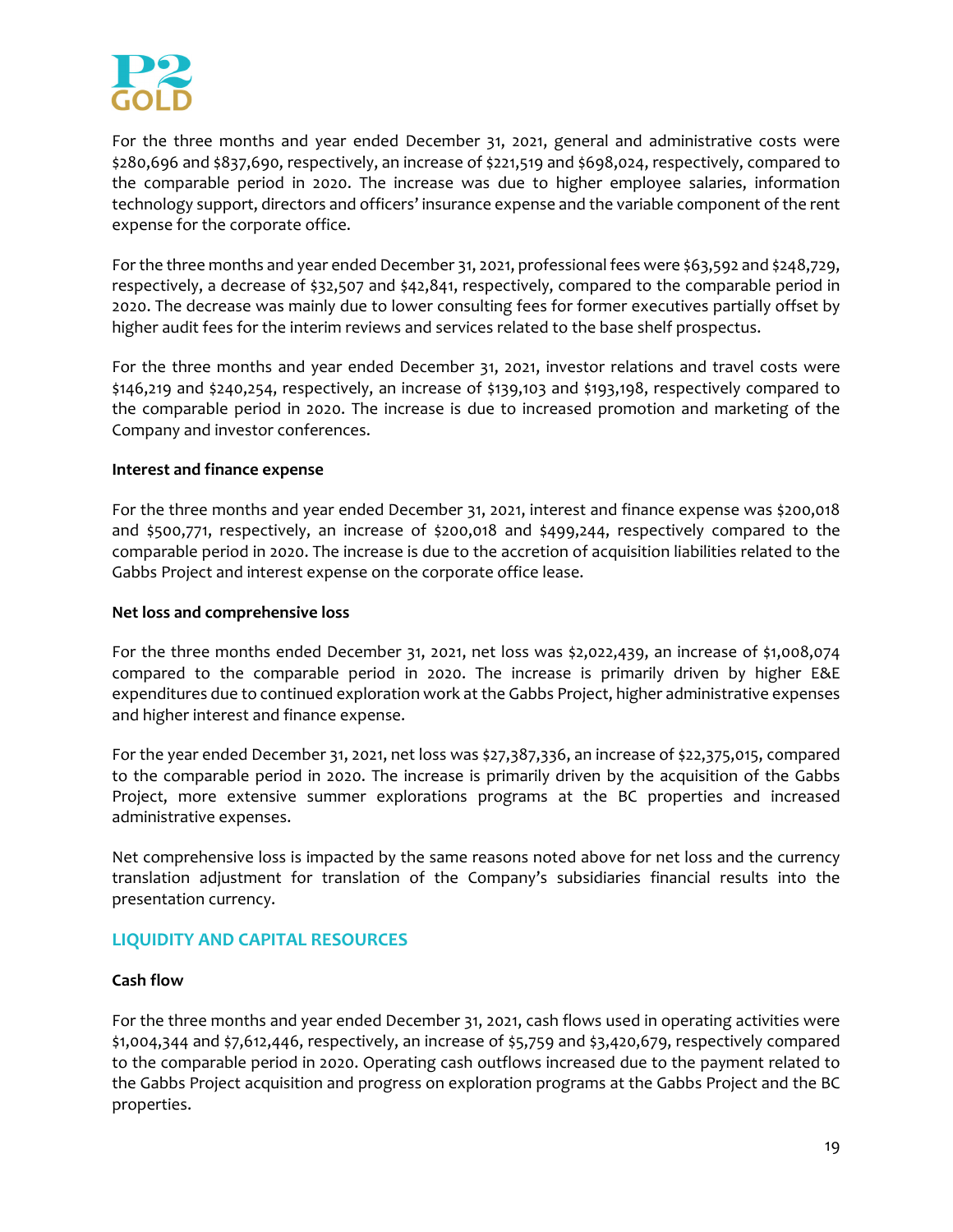

For the three months and year ended December 31, 2021, cash flows used in investing activities were \$8,459 and \$223,043, respectively, an increase of \$10,432 and \$221,677, respectively compared to the comparable period in 2020. Investing cash outflows increased primarily due to reclamation bond requirements to complete exploration programs at the BC properties and purchases of property, plant and equipment.

For the three months ended December 31, 2021, cash flows generated by financing activities were \$5,607,356, an increase of \$4,199,436 compared to the comparable period in 2020. The increase was primarily due to proceeds from the private placement in the amount of \$1,404,289 (2020 ‐ \$1,424,000) and proceeds from the flow-through share private placements in the amount of \$4,524,385 (2020 – nil) offset by share issuance costs of \$338,331 (2020 ‐ \$16,080).

For the year ended December 31, 2021, cash flows generated by financing activities were \$13,995,954, an increase of \$8,738,194 compared to the comparable period in 2020. Financing cash inflows increased primarily due to proceeds from the private placements in the amount of \$7,353,319 (2020 -\$4,224,000) and proceeds from the flow‐through share private placements in the amount of \$7,284,687 (2020 ‐ \$1,200,000) offset by share issuance costs of \$564,755 (2020 ‐ \$134,965).

# **Liquidity and capital resources**

As at December 31, 2021, the Company had cash and cash equivalents of \$7,796,236 (2020 ‐ \$1,634,964) and current liabilities of \$6,847,268 (2020 ‐ \$118,007) for positive working capital of \$1,151,749 (2020 – \$1,742,359). Significant funds will be required to complete the acquisition of the Gabbs Project, refer to the "*Commitments*" section of this MD&A.

The properties held by the Company are in the exploration and development stage and, as a result, the Company has no source of revenue or operating cash flow. The exploration and development of the Company's properties depends on the ability of the Company to obtain financing. During the year ended December 31, 2021, the Company has successfully completed the following private placements:

- On December 23, 2021, the Company completed the following private placements:
	- o A private placement of 3,959,933 flow‐through units at a price of \$0.77 per unit for gross proceeds of \$3,049,148;
	- o A private placement of 1,458,616 premium flow‐through units at a price of \$0.84 per unit for gross proceeds of \$1,225,237; and
	- o A private placement of 2,421,188 non‐flow‐through units at a price of \$0.58 per unit for gross proceeds of \$1,404,289.
- On September 29, 2021, the Company completed a private placement of 2,520,000 flowthrough shares at a price of \$0.50 per share for gross proceeds of \$1,260,000.
- On June 4, 2021, the Company completed a private placement of 2,917,170 flow-through units at a price of \$0.60 per unit for gross proceeds of \$1,750,302.
- On May 17, 2021, the Company completed a private placement of 11,898,060 units at a price of \$0.50 per unit for gross proceeds of \$5,949,030.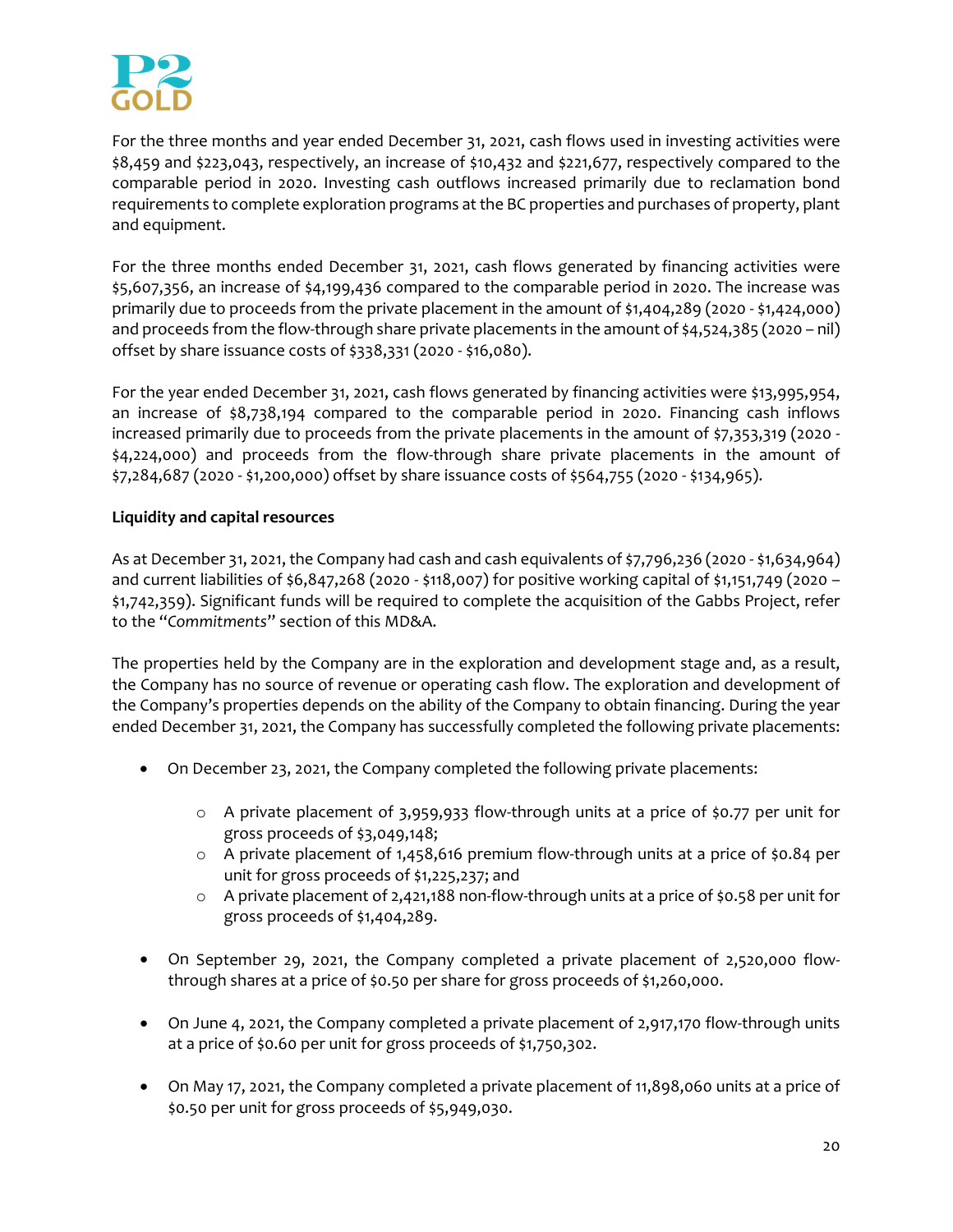

If the Company's exploration programs are successful, additional funds will be required to continue exploring and developing its properties until commercial production is achieved. As the Company does not have a source of operating cash flow, the Company will seek financing through, but not limited to, debt financing, equity financing and strategic alliances. However, there is no assurance that such financing will be available. If adequate financing is not available or cannot be obtained on a timely basis, the Company may be required to delay, reduce the scope of or eliminate one or more of its exploration programs or relinquish some or all of its rights under the existing option and acquisition agreements.

The ability of the Company to arrange financing or the sale of a property or a project interest in the future will depend in part upon the prevailing market conditions as well as the business performance of the Company. If additional financing is raised through the issuance of shares, control of the Company may change and shareholders may experience dilution.

# **Use of proceeds**

The following table includes a comparison of actual use of proceeds to the intended use of proceeds related to the private placement completed on May 17, 2021:

|                                                               | Intended use of | Actual use of |
|---------------------------------------------------------------|-----------------|---------------|
|                                                               | proceeds        | proceeds      |
| Phase One exploration program at Gabbs Project                | 2,500,000 \$    | 2,111,655     |
| General corporate purposes,                                   |                 |               |
| including transaction costs associated with private placement | 2,149,030       | 2,150,764     |
| Acquisition of Gabbs Project <sup>(1)</sup>                   | 1,300,000       | 1,216,600     |
| Remaining in treasury                                         |                 | 470,011       |
|                                                               | 5,949,030       | 5,949,030     |

(1) The initial payment for the acquisition of the Gabbs Project was US\$1,000,000 (C\$1,300,000) assuming a foreign exchange rate of US\$1.00 : CAD\$1.30.

On June 4, 2021, the Company completed a flow-through share private placement for gross proceeds of \$1,750,302. Under the terms of the flow‐through share private placement, the funds must be used to pay for qualifying exploration expenditures, as defined under the Canadian Income Tax Act ("ITA"). As at December 31, 2021, all of the proceeds from this flow-through share private placement have been utilized on qualifying exploration expenditures.

On September 29, 2021, the Company completed a flow-through share private placement for gross proceeds of \$1,260,000. Under the terms of the flow-through share private placement, the funds must be used to pay for qualifying exploration expenditures, as defined under the Canadian ITA. As at December 31, 2021, \$1,050,359 of the Company's cash balance is required for this purpose.

On December 23, 2021, the Company completed two flow‐through share private placements for gross proceeds of \$4,274,385. Under the terms of the flow-through share private placements, the funds must be used to pay for qualifying exploration expenditures, as defined under the Canadian ITA. As at December 31, 2021, \$4,274,385 of the Company's cash balance is required for this purpose.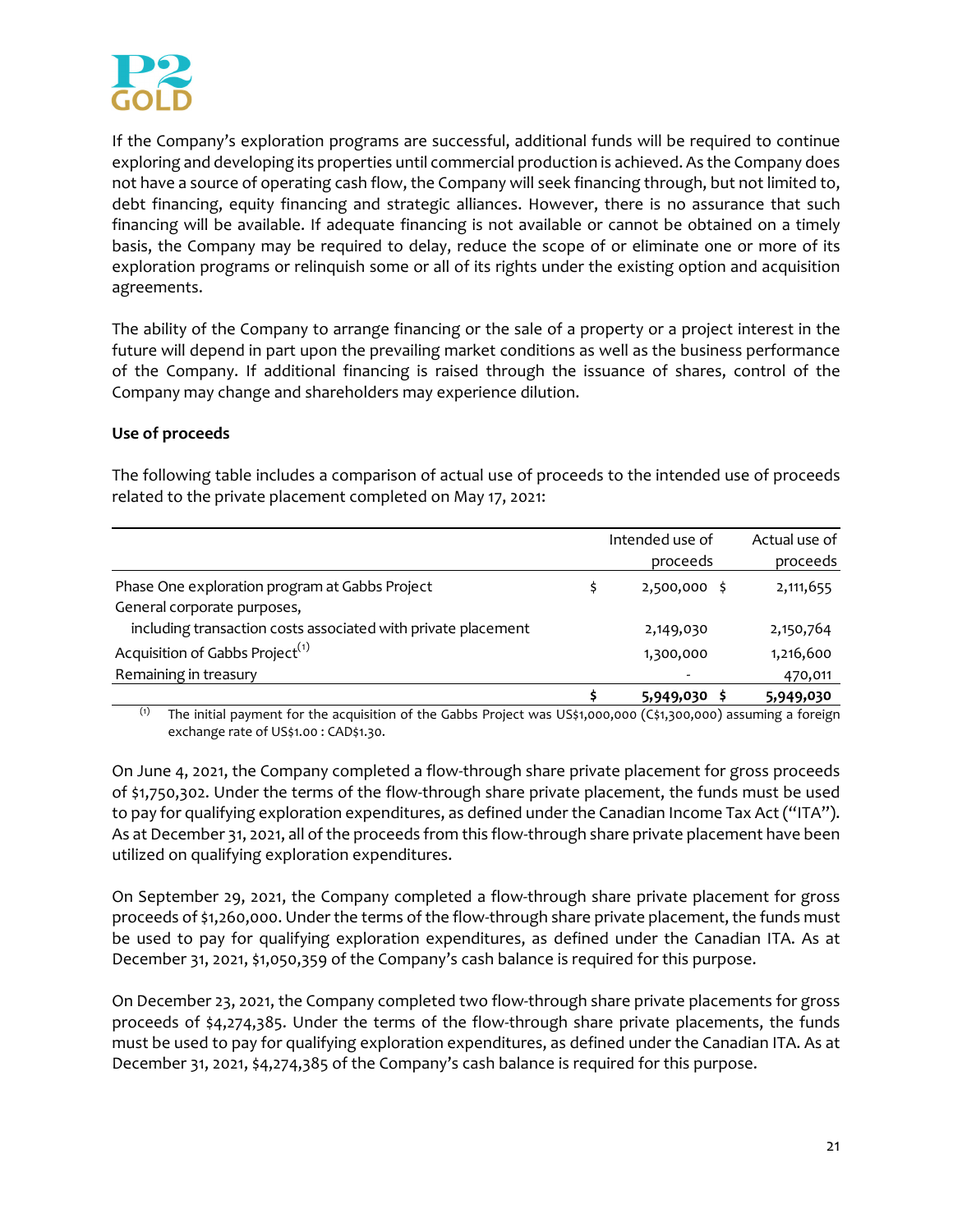

# **COMMITMENTS**

The following table provides our contractual obligations as of December 31, 2021:

|                                            |  | 1 year    | 2-3 years |   | More than 3<br>vears |            |  |
|--------------------------------------------|--|-----------|-----------|---|----------------------|------------|--|
| Acquisition liabilities -<br>Gabbs Project |  | 5,071,200 | 6,339,000 | - |                      | 11,410,200 |  |
| Lease obligations                          |  | 137,432   | 140,784   | ٠ |                      | 278,216    |  |
|                                            |  | 5,208,632 | 6,479,784 | - |                      | 11,688,416 |  |

# **OFF‐BALANCE SHEET ARRANGEMENTS**

The Company does not have any off-balance sheet arrangements.

# **OUTSTANDING SHARE DATA**

As at March 17, 2022, the Company had the following number of securities outstanding:

|               | Number of   | Exercise        | Weighted average       |
|---------------|-------------|-----------------|------------------------|
|               | securities  | price $(\xi)$   | remaining life (years) |
| Common shares | 70,437,882  |                 | ۰                      |
| Share options | 4,624,166   | $$0.30 - $0.61$ | 0.94                   |
| Warrants      | 31,411,832  | $$0.60 - $0.90$ | 1.15                   |
|               | 106,473,880 |                 |                        |

# **SUMMARY OF ANNUAL RESULTS**

The following table contains selected annual financial information derived from our audited consolidated financial statements, which are reported under IFRS.

|                                    | For the year ended           |                          |    |                          |    |              |
|------------------------------------|------------------------------|--------------------------|----|--------------------------|----|--------------|
|                                    | December 31,<br>December 31, |                          |    |                          |    | December 31, |
|                                    |                              | 2021                     |    | 2020                     |    | 2019         |
| Revenue                            | \$                           |                          | \$ |                          | \$ |              |
| E&E expenditures                   |                              | 24,669,173               |    | 3,918,523                |    | 1,223,863    |
| Net loss                           |                              | (27,387,336)             |    | (5,012,321)              |    | (1,304,631)  |
| Net comprehensive loss             |                              | (27, 232, 906)           |    | (5,012,321)              |    | (1,304,631)  |
| Loss per share - basic and diluted |                              | (0.56)                   |    | (0.26)                   |    | (0.15)       |
| Cash and cash equivalents          |                              | 7,796,236                |    | 1,634,964                |    | 570,337      |
| <b>Total assets</b>                |                              | 8,452,113                |    | 1,860,366                |    | 664,435      |
| <b>Total liabilities</b>           |                              | 12,899,281               |    | 118,007                  |    | 149,677      |
| Cash dividends                     |                              | $\overline{\phantom{a}}$ |    | $\overline{\phantom{a}}$ |    |              |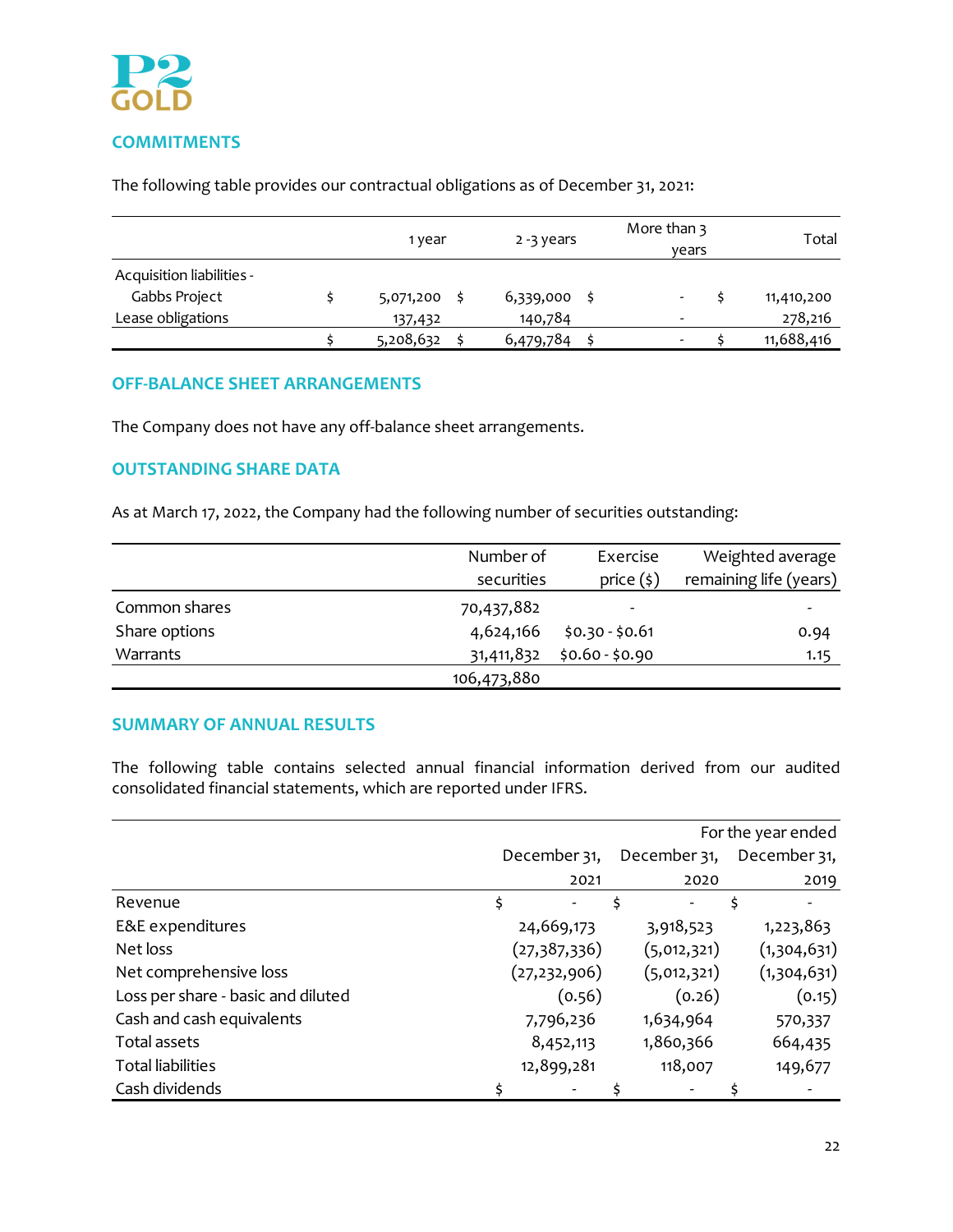

The increase in E&E expenditures, resulting in an increase in net loss and net comprehensive loss in 2021, is due to the acquisition of the Gabbs Project and continued focus on exploration programs on the BC properties.

# **SUMMARY OF QUARTERLY RESULTS**

The following table contains selected quarterly financial information derived from our unaudited quarterly condensed consolidated interim financial statements, which are reported under IFRS applicable to interim financial reporting.

|                          | Q4 2021       | Q3 2021       | 02 2021        | Q1 2021    | Q4 2020     | Q3 2020                     | 02 20 20                 | O <sub>1</sub> 2020      |
|--------------------------|---------------|---------------|----------------|------------|-------------|-----------------------------|--------------------------|--------------------------|
| Revenue                  | \$<br>-       | -             | Ś<br>۰         | Ŝ.         | Ś<br>۰      | ٠                           | $\overline{\phantom{a}}$ | $\overline{\phantom{a}}$ |
| E&E expenditures         | 1,179,098     | 2,610,338     | 20,632,000     | 247,737    | 599,822     | 3,131,867                   | 120,661                  | 66,173                   |
| Net loss                 | (2,022,439)   | (3, 249, 860) | (21, 484, 199) | (630, 838) | (1,014,365) | (3,428,945)                 | (403, 897)               | (165, 114)               |
| Net comprehensive loss   | (1, 921, 139) | (3, 410, 802) | (21, 270, 127) | (630, 838) |             | $(1,014,365)$ $(3,428,945)$ | (403, 897)               | (165, 114)               |
| Loss per share -         |               |               |                |            |             |                             |                          |                          |
| basic and diluted        | (0.03)        | (0.05)        | (0.49)         | (0.02)     | (0.04)      | (0.15)                      | (0.02)                   | (0.02)                   |
| Cash and                 |               |               |                |            |             |                             |                          |                          |
| cash equivalents         | 7,796,236     | 3,204,372     | 5,748,316      | 1,198,821  | 1,634,964   | 1,223,656                   | 605,285                  | 342,073                  |
| Total assets             | 8,452,113     | 4,707,321     | 6,338,661      | 1,712,726  | 1,860,366   | 1,355,868                   | 643,271                  | 405,105                  |
| <b>Total liabilities</b> | 12,899,281    | 11,615,981    | 11, 142, 654   | 469,889    | 118,007     | 213,382                     | 55,672                   | 55,461                   |
| Cash dividends           | ٠             |               | ۰              |            | ۰           | ۰                           | $\overline{\phantom{a}}$ | ٠                        |

The increase in net loss and net comprehensive loss in the second quarter of 2021 is due to the acquisition of the Gabbs Project. The increase in net loss and net comprehensive loss in the third quarter of 2021 and 2020 is due to summer exploration programs on the BC properties.

## **ADDITIONAL DISCLOSURE FOR VENTURE ISSUERS WITHOUT SIGNIFICANT REVENUE**

Additional disclosure concerning the Company's E&E expenditures and administrative expenses is provided in the Company's statement of loss and comprehensive loss contained in its annual consolidated financial statements and condensed consolidated interim financial statements, which are all available on the Company's website and its profile on SEDAR at www.sedar.com.

# **EVENTS AFTER THE REPORTING DATE**

Other than disclosed elsewhere in this MD&A, the Company does not have any material events after the reporting date to disclose.

# **RELATED PARTY TRANSACTIONS**

Key management includes the Company's directors and officers including its President and Chief Executive Officer, Chief Exploration Officer, Executive Vice President and Chief Financial Officer. It also includes the Company's former directors and officers.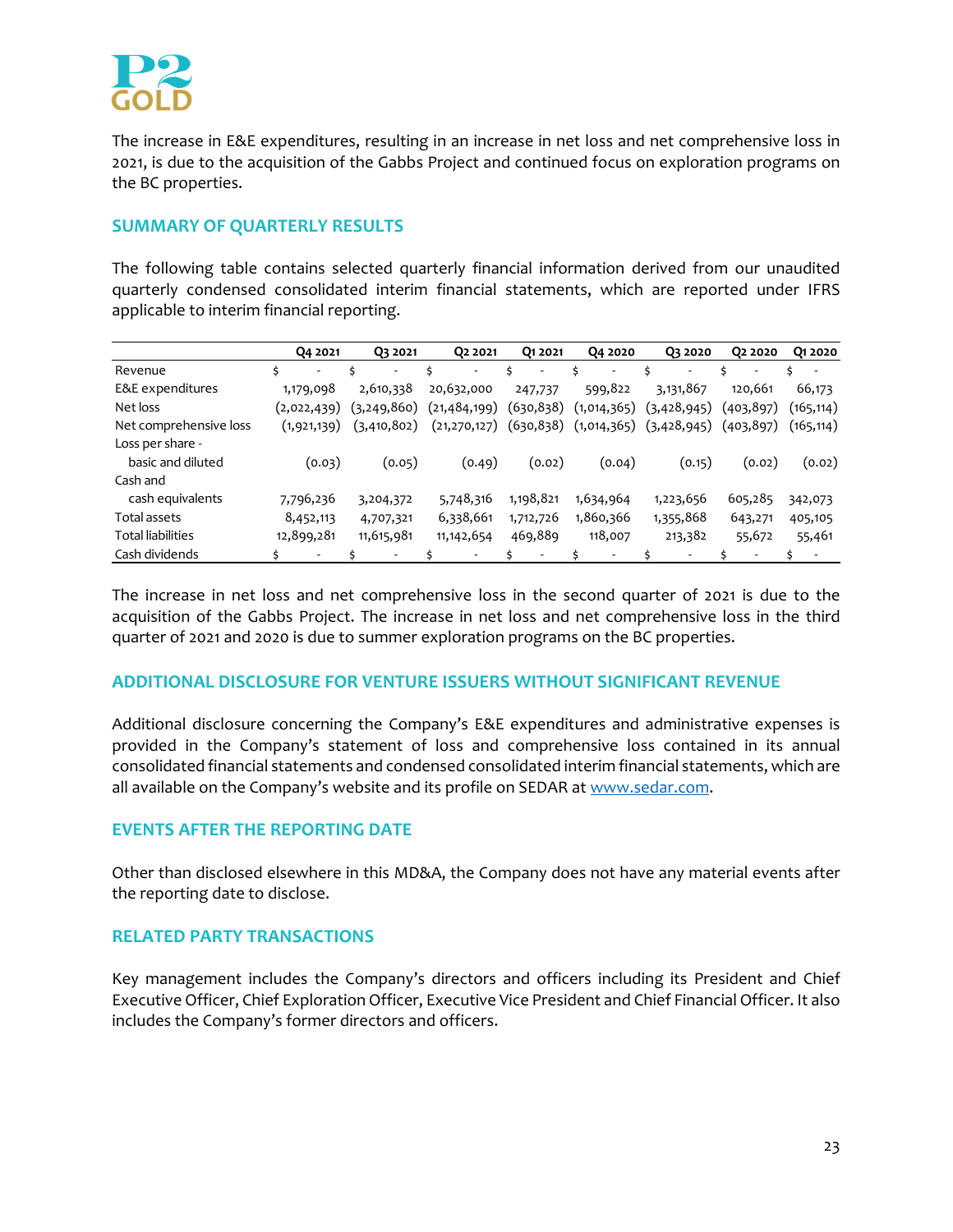## Directors and key management compensation:

|                                | For the three months ended |  |                 |  | For the year ended |  |              |  |
|--------------------------------|----------------------------|--|-----------------|--|--------------------|--|--------------|--|
|                                | December 31,               |  | December 31,    |  | December 31,       |  | December 31, |  |
|                                | 2021                       |  | 2020            |  | 2021               |  | 2020         |  |
| Share-based compensation       | 125,874                    |  | $186,033 \pm 5$ |  | 852,476            |  | 609,116      |  |
| Salaries and benefits          | 159,718                    |  |                 |  | 302,023            |  |              |  |
| Management and consulting fees |                            |  | 42,843          |  | 76,995             |  | 154,843      |  |
|                                | 285,592                    |  | 228,876         |  | 1,231,494          |  | 763,959      |  |

As at December 31, 2021, accounts payable and accrued liabilities include \$16,850 (2020 ‐ \$12,870) owed to four officers of the Company for reimbursement of transactions incurred in the normal course of business.

A total of 7,000,000 units were purchased in the private placement completed on May 17, 2021 by two officers of the Company.

A total of 376,668 units were purchased in the flow‐through share private placement completed on June 4, 2021 by five officers and directors of the Company.

# **NEW ACCOUNTING POLICIES**

Our significant accounting policies are presented in note 3 to the audited consolidated financial statements for the years ended December 31, 2021 and 2020. There were no new accounting policies adopted during the year ended December 31, 2021.

# **NEW ACCOUNTING STANDARDS AND RECENT PRONOUNCEMENTS**

The following standards, amendments and interpretations have been issued but are not yet effective:

• The IASB issued an amendment to International Accounting Standard ("IAS") 16, Property, Plant and Equipment to prohibit the deducting from property, plant and equipment amounts received from selling items produced while bringing an asset into the location and condition necessary for it to be capable of operating in the manner intended by management. The amendment will require sales proceeds and related costs to be recognized in the statement of loss. The amendment is effective for annual reporting periods beginning on or after January 1, 2022, with earlier application permitted. The amendment will not impact the Company's business or financial statements at the time of adoption.

There are no other IFRS standards or International Financial Reporting Interpretations Committee interpretations that are not yet effective or early adopted that are expected to have any impact on the Company.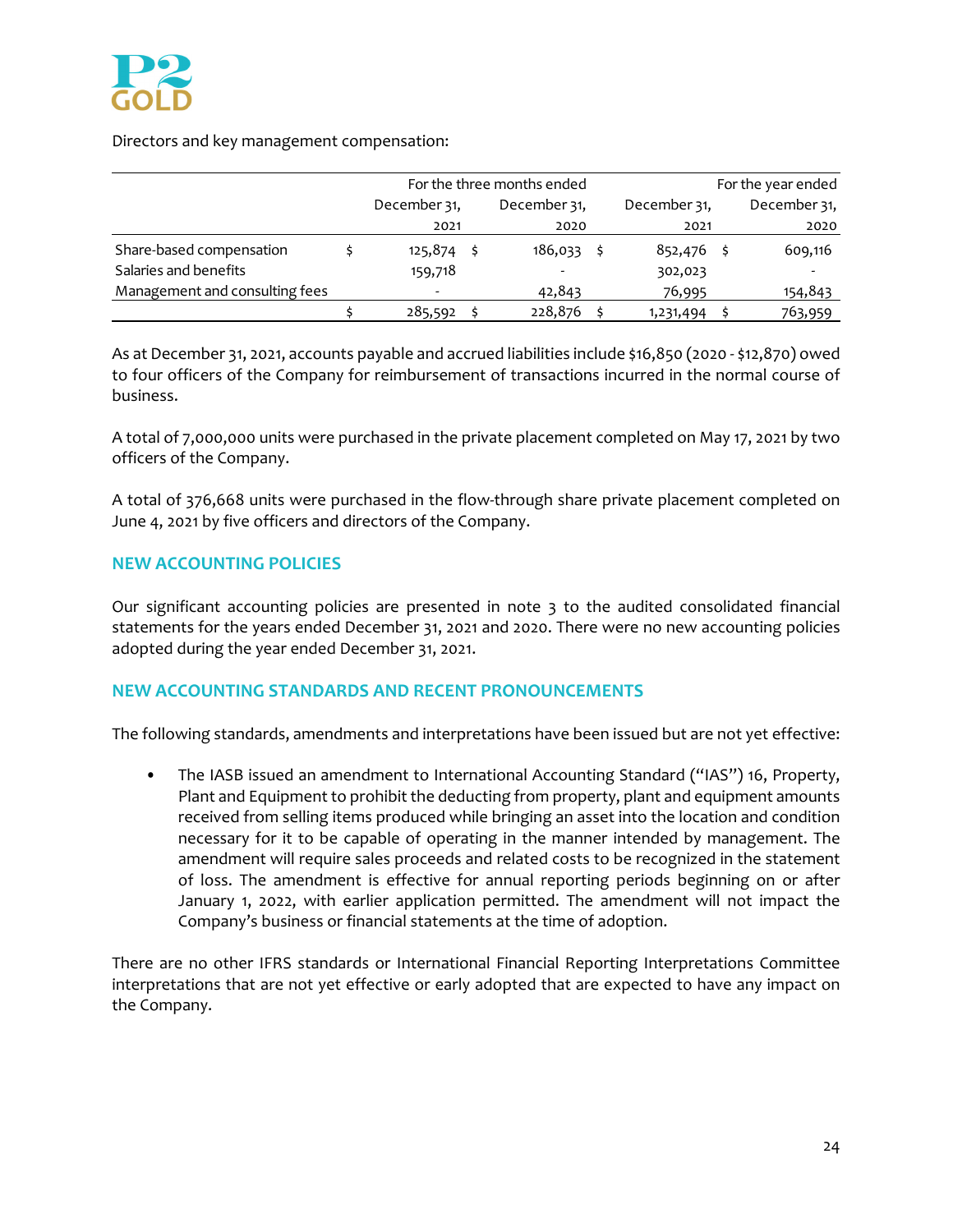

# **CRITICAL ACCOUNTING ESTIMATES AND JUDGEMENTS**

The preparation of financial statements requires the use of accounting estimates. It also requires management to exercise judgment in the process of applying its accounting policies. Estimates and policy judgments are regularly evaluated and are based on management's experience and other factors, including expectations about future events that are believed to be reasonable under the circumstances. Actual results may differ from these estimates. Revisions to accounting estimates are recognized in the period in which the estimates are revised and in any future periods affected.

Aside from the ability to continue as a going concern (refer to the "*Liquidity and Capital Resources*" section of this MD&A), there are no sources of material estimation uncertainty which could result in material changes within the next twelve months to the carrying amounts of assets and liabilities.

# **FINANCIAL INSTRUMENTS**

## **Classification of financial assets**

The Company has the following financial assets: cash and cash equivalents, receivables and other and restricted cash.

Cash and cash equivalents comprise cash holdings in business and savings accounts held at major financial institutions with an original maturity date of three months or less. Restricted cash is held by the Provincial Government of BC as collateral for reclamation bonds. Cash and restricted cash are classified at amortized cost. Interest income is recognized by applying the effective interest rate method.

## **Classification of financial liabilities**

The Company has the following financial liabilities: accounts payable and accrued liabilities, lease obligations and acquisition liabilities for the Gabbs Project.

Accounts payable and accrued liabilities and the acquisition liabilities related to the Gabbs Project are recognized initially at fair value, net of any directly attributable transaction costs. Subsequent to initial recognition, these financial liabilities are held at amortized cost using the effective interest method.

#### **Financial risk management**

#### *Market risk*

Market risk is the risk that changes in market prices, such as foreign exchange rates and interest rates will affect the Company's cash flows or value of its financial instruments.

*(i) Currency risk*

The Company is subject to currency risk on financial instruments that are denominated in currencies that are not the same as the functional currency of the entity that holds them. Exchange gains and losses would impact the statement of loss.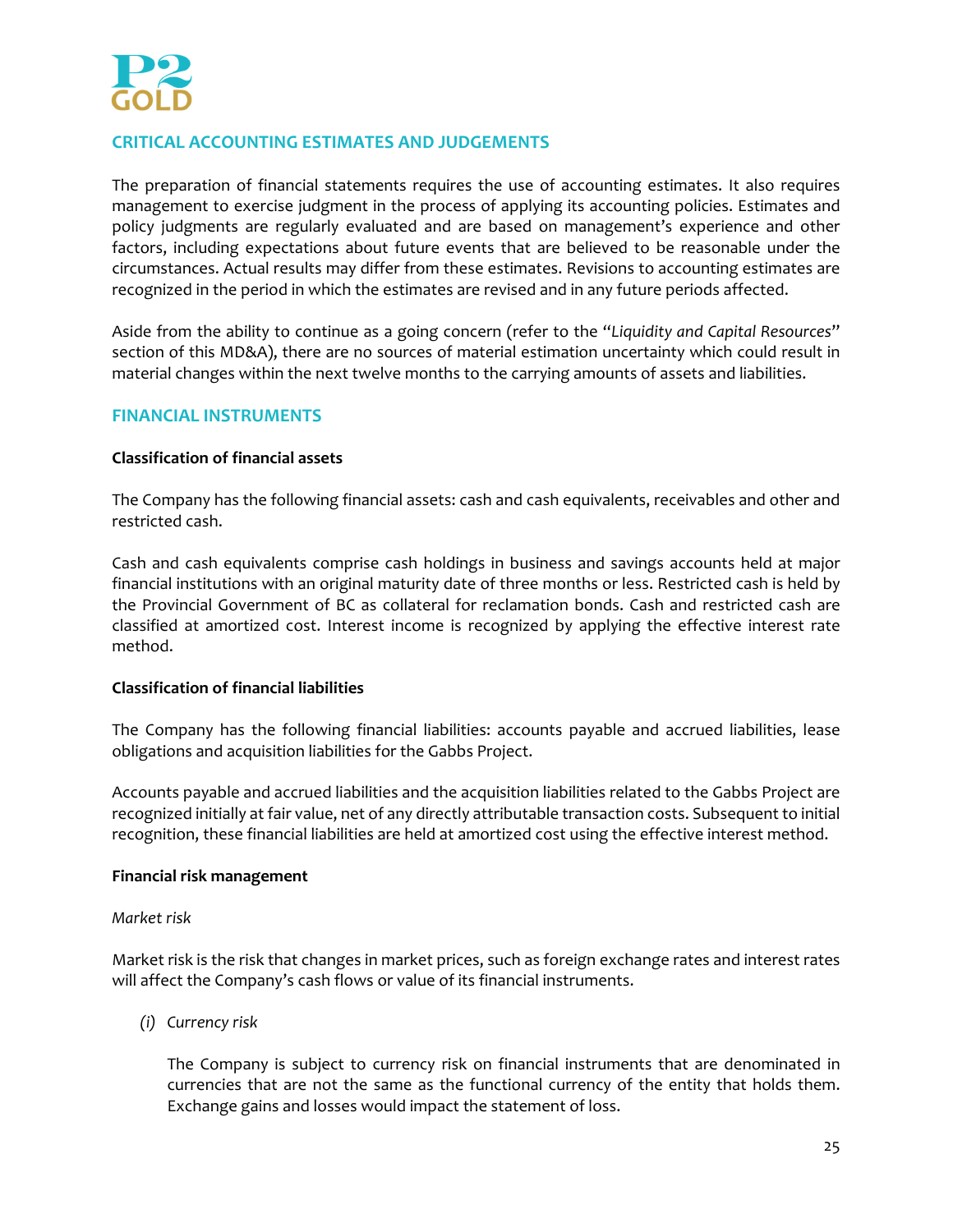

The Company is exposed to currency risk through cash and cash equivalents and accounts payable and accrued liabilities held in the parent entity which are denominated in USD.

*(ii) Interest rate risk*

The Company is subject to interest rate risk with respect to its investments in cash and cash equivalents. The Company's current policy is to invest cash at floating rates of interest with cash reserves to be maintained in cash and cash equivalents in order to maintain liquidity. Fluctuations in interest rates when cash and cash equivalents mature impact interest and finance income earned.

## *Credit risk*

Credit risk is the risk of potential loss to the Company if the counterparty to a financial instrument fails to meet its contractual obligations. The Company limits its exposure to credit risk on financial assets through investing its cash and cash equivalents with high-credit quality financial institutions and its restricted cash with the BC Ministry of Energy, Mines and Low Carbon Innovation. Management believes there is a nominal expected credit loss associated with its financial assets.

## *Liquidity risk*

Liquidity risk is the risk that the Company will not be able to meet its financial obligations as they fall due. The Company manages liquidity risk by monitoring actual and projected cash flows and matching the maturity profile of financial assets and liabilities. Cash flow forecasting is performed regularly to ensure that there is sufficient liquidity in order to meet short-term business requirements.

Refer to note 1b of the audited consolidated financial statements and the "*Liquidity and Capital Resources*" section of this MD&A for further discussion regarding the Company's ability to continue as a going concern.

The Company has issued surety bonds to support future decommissioning and restoration provisions.

## *Fair value estimation*

The Company's financial assets and liabilities are initially measured and recognized according to a fair value hierarchy that prioritizes the inputs to valuation techniques used to measure fair value. The hierarchy gives the highest priority to unadjusted quoted prices in active markets for identical assets and liabilities and the lowest priority to unobservable inputs.

The three levels of fair value hierarchy are as follows:

- Level 1: Quoted prices in active markets for identical assets or liabilities that the Company has the ability to access at the measurement date.
- Level 2: Inputs other than quoted prices included within Level 1 that are observable for the asset or liability, either directly (i.e. as prices) or indirectly (i.e. derived from prices).
- Level 3: Inputs for the asset or liability that are not based on observable market date.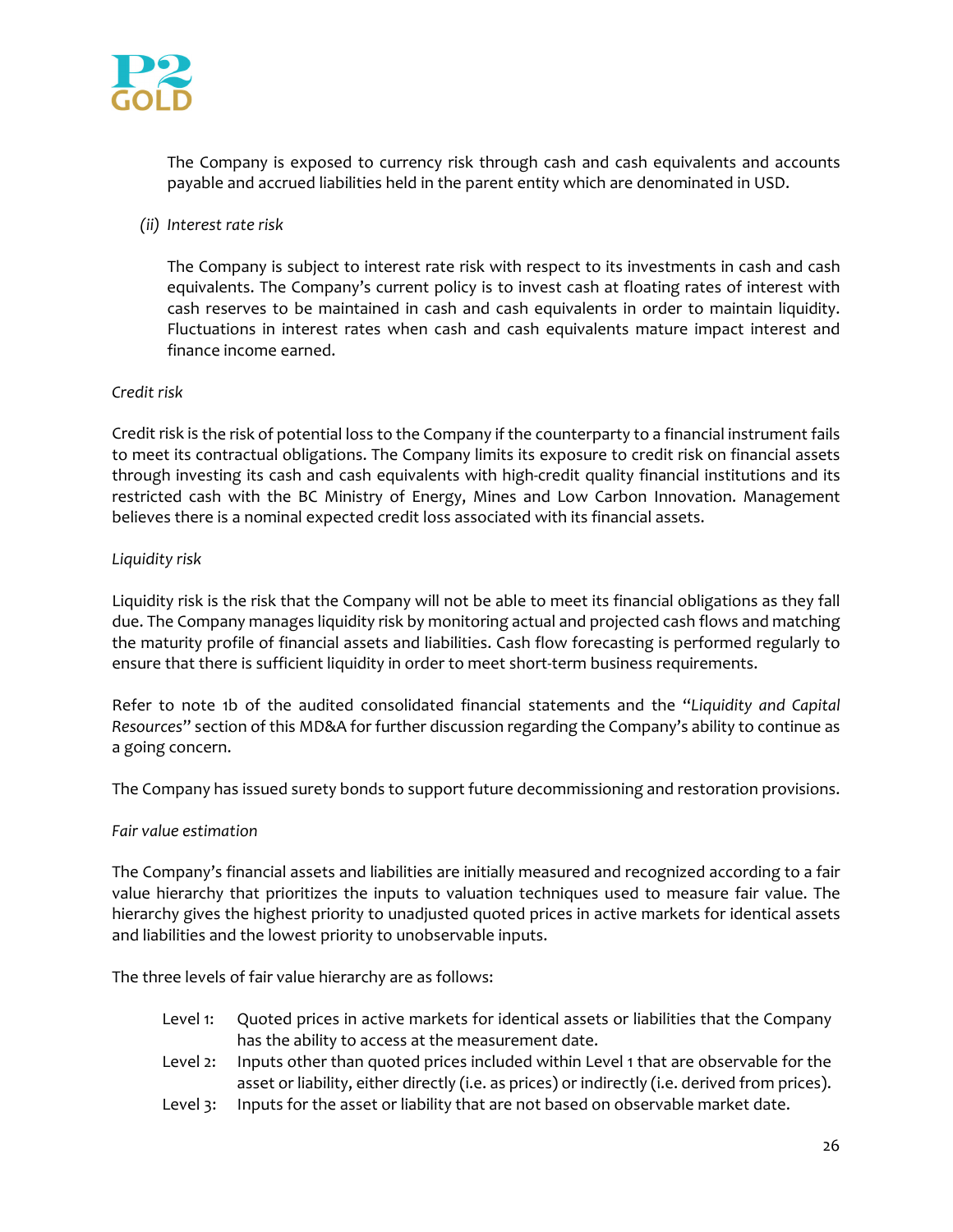

The carrying values of cash and cash equivalents, receivables and other, restricted cash and accounts payable and accrued liabilities approximate their fair values due to the short-term maturity of these financial instruments.

The carrying value of the acquisition liabilities for the Gabbs Project are considered to approximate their fair value.

# **INTERNAL CONTROL OVER FINANCIAL REPORTING AND DISCLOSURE CONTROLS AND PROCEDURES**

Currently, the certification required by the Company's certifying officers under National Instrument 52‐109 – *Certificate of Disclosure in Issuers' Annual and Interim Filings* ("NI 52‐109"), the Venture Issuer Basic Certificate, does not include representations relating to the establishment and maintenance of disclosure controls and procedures ("DC&P") and internal control over financial reporting ("ICFR"), as defined in NI 52-109. In particular, the certifying officers are not making any representations relating to the establishment and maintenance of:

- controls and other procedures designed to provide reasonable assurance that information required to be disclosed by the issuer in its annual filings, interim filings or other reports filed or submitted under securities legislation is recorded, processed, summarised and reported within the time periods specified in securities legislation; and
- a process to provide reasonable assurance regarding the reliability of financial reporting and the preparation of financial statements for external purposes in accordance with the issuer's Generally Accepted Accounting Principles.

The Company's certifying officers are responsible for ensuring that processes are in place to provide them with sufficient knowledge to support the representations they make in the certificate.

Investors should be aware that inherent limitations on the ability of certifying officers of a venture issuer to design and implement on a cost‐effective basis DC&P and ICFR as defined in NI 52‐109 may result in additional risks to the quality, reliability, transparency and timeliness of interim and annual filings and other reports provided under securities legislation.

# **RISKS AND UNCERTAINTIES**

Mineral resource acquisition, exploration and development involves a number of risks and uncertainties, many of which are beyond our control. These risks and uncertainties include, without limitation, the risks discussed elsewhere in this MD&A and those identified in our AIF dated August 9, 2021 as filed in Canada on SEDAR at www.sedar.com. You should carefully consider such risks and uncertainties prior to deciding to invest in our securities.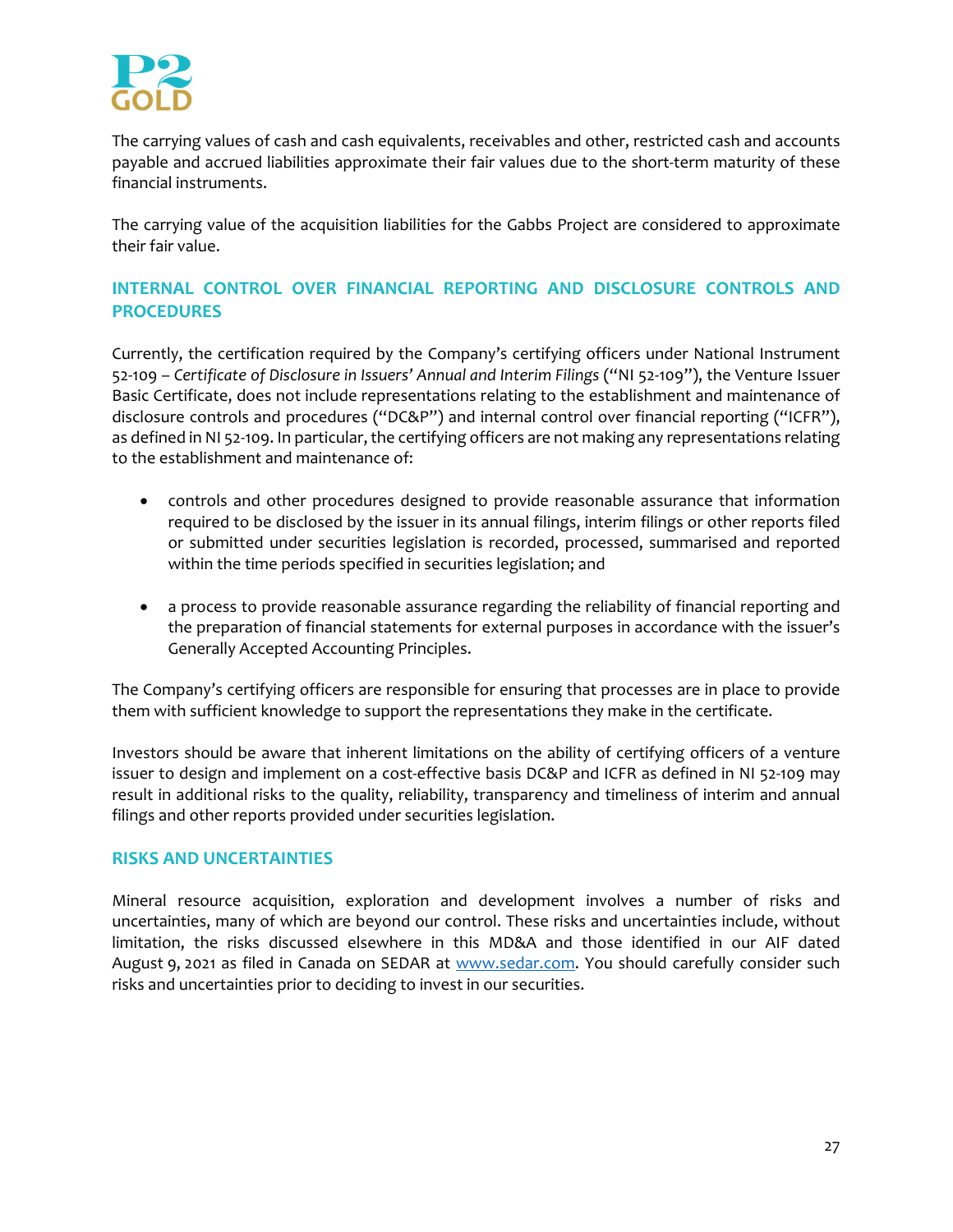

# **STATEMENT REGARDING FORWARD‐LOOKING INFORMATION**

This MD&A contains "forward‐looking information" (within the meaning of applicable Canadian securities law, and also referred to herein as "forward-looking statements') concerning the Company's plans at its mineral properties and other matters. These statements relate to analyses and other information that are based on forecasts of future results, estimates of amounts not yet determinable and assumptions of management. Actual results could differ materially from the conclusions, forecasts and projections contained in such forward-looking information.

Any statements that express or involve discussions with respect to predictions, expectations, beliefs, plans, projections, objectives, assumptions or future events or performance (often, but not always, using words or phrases such as "expects", "is expected", "anticipates", "plans", "projects", "estimates", "assumes", "intends", "strategy", "goals", "objectives", "potential" or variations thereof or stating that certain actions, events or results "may", "could", "would", "might" or "will" be taken, occur or be achieved, or the negative of any of these terms and similar expressions) are not statements of historical fact and may be forward‐looking statements. Forward‐looking statements are subject to a variety of known and unknown risks, uncertainties and other factors that could cause actual events or results to materially differ from those reflected in the forward‐looking statements, and are developed based on assumptions about such risks, uncertainties and other factors set out herein including, without limitation:

- uncertainties regarding title relating to ownership and validity of mining claims;
- governmental regulations, including environmental regulations;
- the effects of the ongoing COVID-19 pandemic;
- the exploration, development and operation of a mine or mine property, including the potential for undisclosed liabilities on our mineral projects;
- the fact that we are a relatively new company with no mineral properties in development or production and no history of revenue generation;
- risks associated with the Company's historical negative cash flow from operations;
- our ability to obtain adequate financing for our planned exploration and development activities and to complete further exploration programs;
- the Company's need to attract and retain qualified personnel;
- uncertainties related to the competitiveness of the mining industry;
- risks associated with changes to the legal and regulatory environment that effect exploration and development of precious metals mining properties where the Company holds its mineral projects;
- uncertainties related to actual capital costs, operating costs and expenditures, production schedules and economic returns from the Company's mineral projects;
- increased costs and restrictions on operations due to compliance with environmental laws and regulations;
- uncertainties related to the availability of future financing;
- uncertainties inherent in the estimation of mineral resources and metal recoveries;
- uncertainties relating to the interpretation of drill results and the geology, grade and continuity of our mineral deposits;
- risks associated with having adequate surface rights for operations;
- risks associated with security and human rights;
- environmental risks;